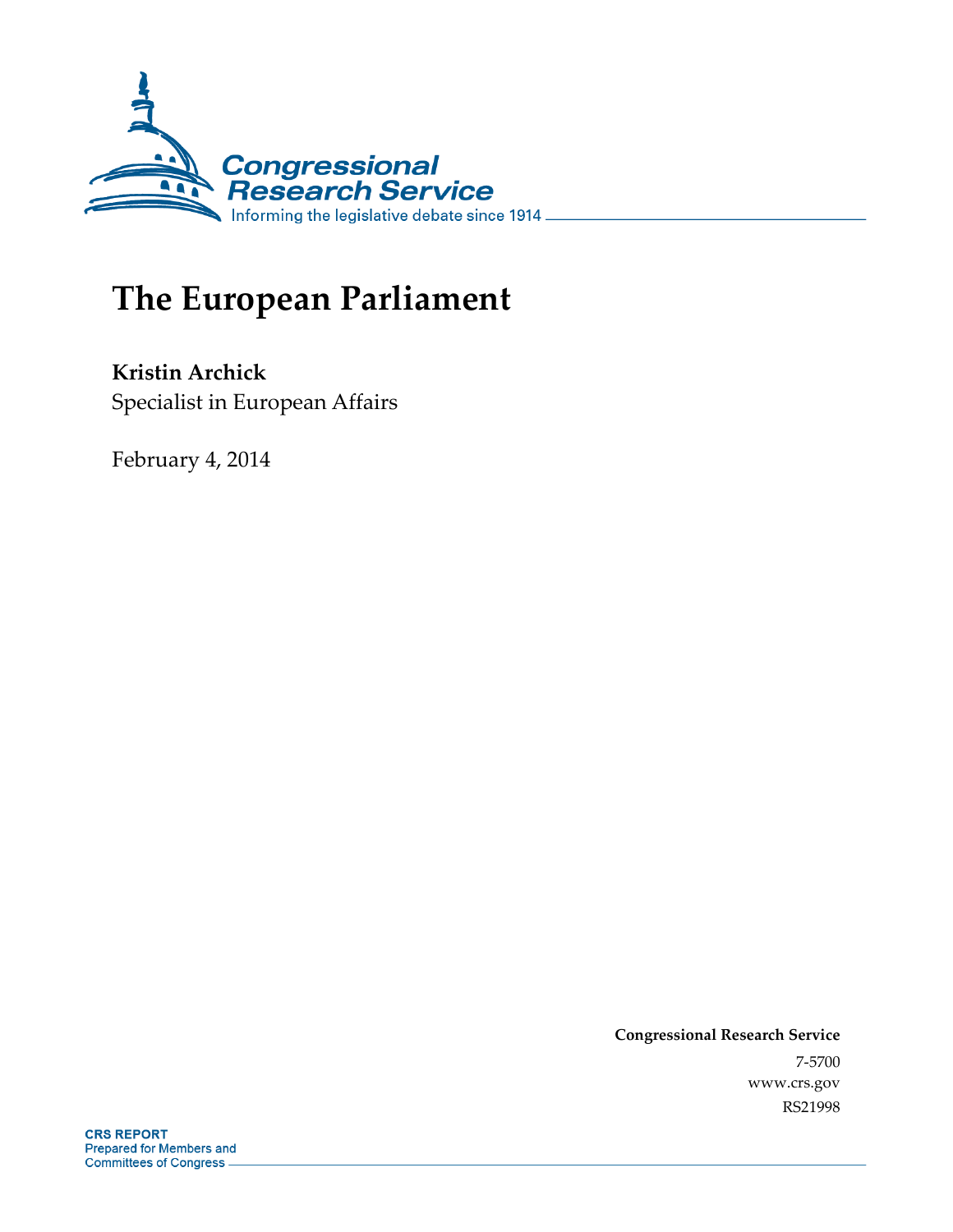## **Summary**

The 766-member European Parliament (EP) is a key institution of the European Union (EU), a unique political and economic partnership composed of 28 member states. The EP is the only EU institution that is directly elected. Although the EP does not formally initiate EU legislation, it plays a significant role in the EU's legislative and budgeting processes, and works closely with the two other main EU bodies, the European Commission and the Council of the European Union (also known as the Council of Ministers).

Members of the European Parliament (MEPs) are organized into political groups, which caucus according to political ideology rather than nationality. The EP's standing committees are key actors in the adoption of EU legislation, and EP delegations maintain international parliament-toparliament relations. The EP is led by a President, who oversees its work and represents the EP externally. MEPs serve five-year terms. The last EP elections were held in June 2009; the next EP elections are expected in May 2014. Voting for the EP takes place on a national basis. Some analysts suggest that the recent rise of anti-EU populist parties in several EU member states may have significant implications for the upcoming EP elections and the composition of the next EP.

Once limited to being a consultative assembly, the EP has accumulated more power over time. Experts assert that the EU's latest effort at institutional reform—the Lisbon Treaty, which entered into force on December 1, 2009—increases the relative power of the EP within the EU considerably. The EP now shares legislative power with the Council of Ministers in most policy areas, giving the EP the right to accept, amend, or reject the vast majority of EU laws (with some exceptions in areas such as tax matters or foreign policy). The Lisbon Treaty also gives the EP the power to decide on the allocation of the EU budget jointly with the Council, the right to approve or reject international agreements, and greater decision-making authority on trade-related issues. At the same time, some analysts contend that the EP still lacks the legitimacy of national parliaments and that many European citizens remain unaware of the EP's role within the EU.

The EP has not been shy about exerting its new powers under the Lisbon Treaty, and in some areas, with implications for U.S. interests. EP concerns about U.S. data privacy safeguards contributed to the EP's initial rejection in February 2010 of a U.S.-EU agreement aimed at tracking terrorist financing (although a revised accord was eventually approved in July 2010), and necessitated a new round of U.S.-EU negotiations on another counterterrorism measure that permits the sharing of airline Passenger Name Record (PNR) data. Following the initial revelations in June 2013 of U.S. National Security Agency surveillance programs and subsequent allegations that U.S. intelligence agencies have monitored EU diplomatic offices and engaged in other surveillance activities in Europe, many analysts worry about whether future U.S.-EU information-sharing agreements will be able to secure the necessary EP approval. In addition, EP approval will ultimately be required to allow any eventual U.S.-EU agreement on a Transatlantic Trade and Investment Partnership (TTIP) to enter into force.

Ties between the EP and the U.S. Congress are long-standing, and institutional cooperation currently exists through the Transatlantic Legislators' Dialogue (TLD). In light of the EP's growing role as an actor in the conduct of U.S.-EU relations, the EP and its activities may be of increasing interest to the 113<sup>th</sup> Congress. Also see CRS Report RS21372, *The European Union: Questions and Answers*, by Kristin Archick.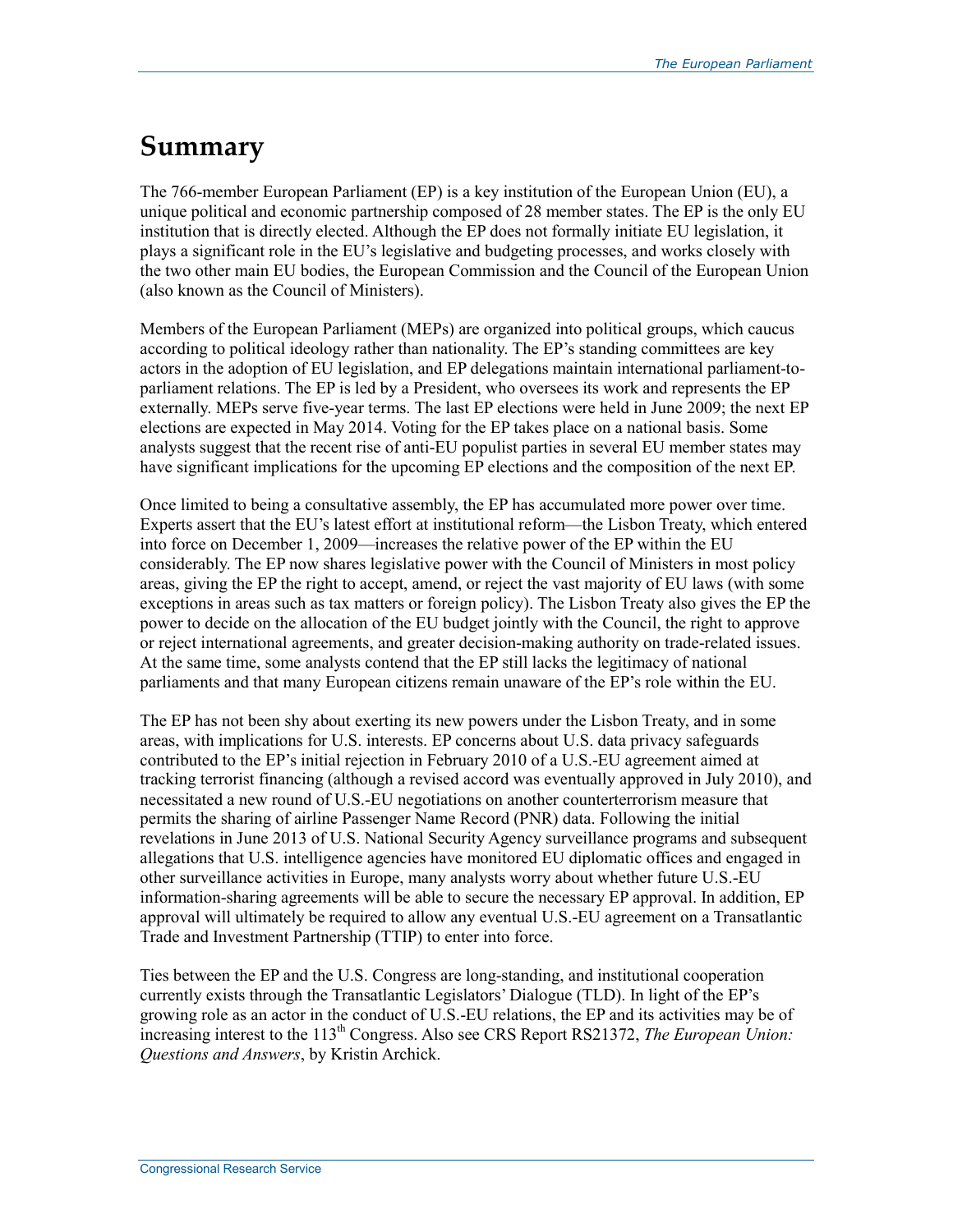## **Contents**

## **Tables**

| Table 1. Political Groups and Seats in the European Parliament: Results of the |  |
|--------------------------------------------------------------------------------|--|
|                                                                                |  |

## Contacts

|--|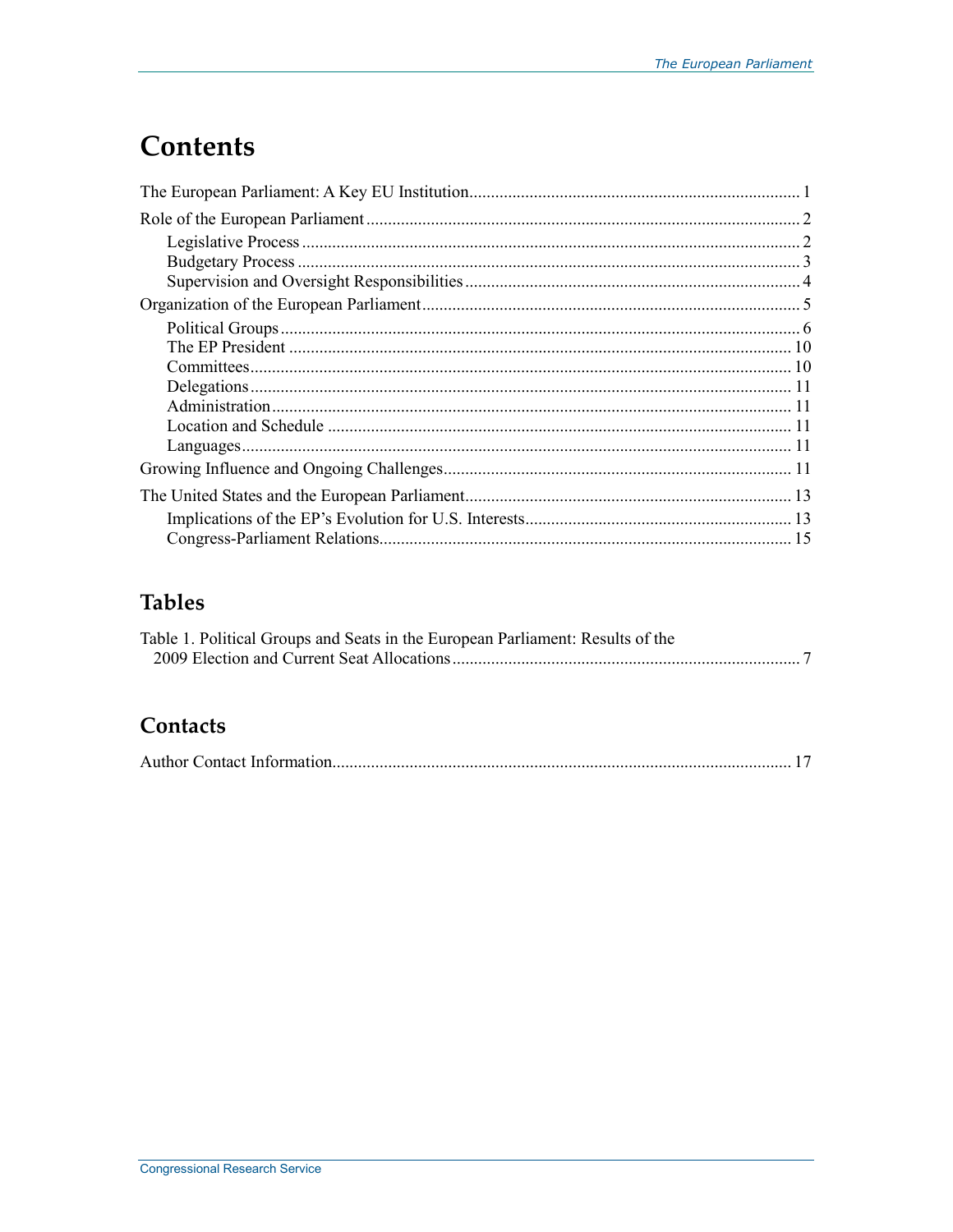## **The European Parliament: A Key EU Institution**

The 766-member European Parliament (EP) is a key institution of the European Union (EU). The EU is a political and economic partnership that represents a unique form of cooperation among its 28 member states.<sup>1</sup> The EU is the latest stage of a process of European integration begun in the 1950s to promote peace and economic prosperity in Europe; the EU has been built through a series of binding treaties, and its members have committed to harmonizing laws and adopting common policies on an extensive range of issues. EU member states work together through common institutions to set policy and promote their collective interests.

As the only EU institution that is directly elected, the European Parliament represents the citizens of the EU. Once limited to being a consultative assembly, the EP has accumulated more power over time. Successive EU treaties have enhanced the EP's role and responsibilities in an attempt to improve democratic accountability in the EU policymaking process.

Experts assert that the EU's most recent treaty, the Lisbon Treaty—which took effect on December 1, 2009—has increased the relative power of the EP within the EU significantly. The Lisbon Treaty contains a wide range of internal reforms aimed at improving the effectiveness of the EU's governing institutions, increasing democratic transparency within the EU, and giving the EU a more coherent voice and identity on the world stage. Among other measures, the Lisbon Treaty strengthens the EP's role in the EU's legislative and budgeting processes, gives the EP the right to approve or reject international agreements, and bolsters the EP's decision-making authority on trade-related issues. Many Members of the European Parliament (MEPs) view the EP as one of the big "winners" of this latest round of EU institutional reform.

The EP also works closely with the two other main EU institutions—the European Commission and the Council of the European Union (also known as the Council of Ministers). Despite the EP's growing power and influence, the EP is not widely considered a legislative body in the traditional sense because it cannot initiate legislation; that right rests largely with the Commission, which functions as the EU's executive. However, the EP shares the power to adopt most EU legislation jointly with the Council, composed of ministers of the 28 member states. Some analysts contend that the EP has a limited power of legislative initiative in that the EP can ask the Commission to introduce a legislative proposal, but others note that the Commission is not required to comply with the EP's request.

<sup>&</sup>lt;sup>1</sup> The 28 member states of the EU are: Austria, Belgium, Bulgaria, Croatia, Cyprus, the Czech Republic, Denmark, Estonia, Finland, France, Germany, Greece, Hungary, Ireland, Italy, Latvia, Lithuania, Luxembourg, Malta, the Netherlands, Poland, Portugal, Romania, Slovakia, Slovenia, Spain, Sweden, and the United Kingdom.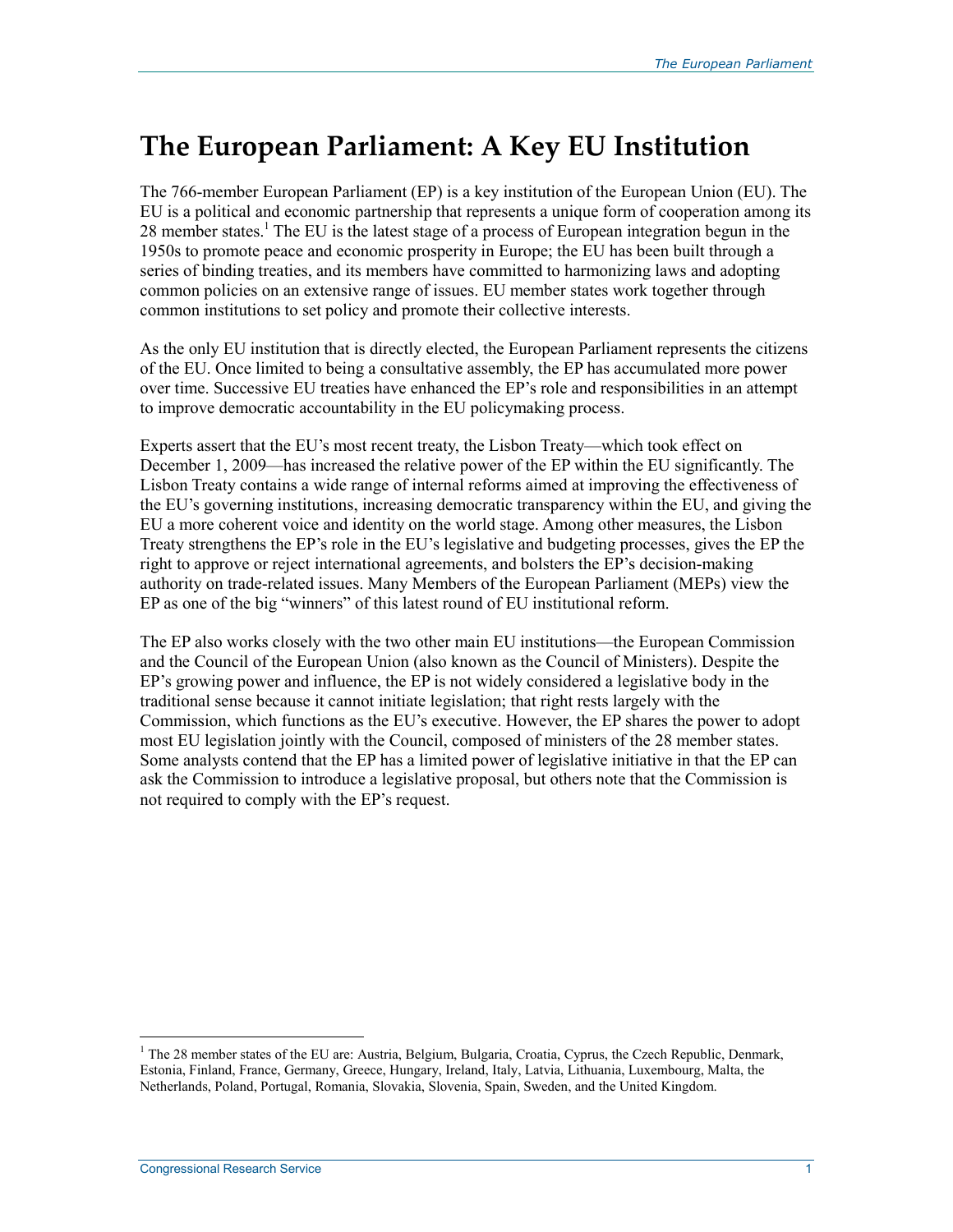#### **Other EU Institutions**

The *European Council* brings together the Heads of State or Government of the member states and the President of the European Commission at least four times a year (in what are often termed "EU Summits"). It acts principally as a strategic guide and driving force for EU policy. The European Council is headed by a President, who serves as the coordinator and spokesman for the work of the 28 Heads of State or Government.

The *European Commission* upholds the common interest of the Union as a whole. It is independent of the member states' national governments. As the EU's executive, the Commission has the sole right of legislative initiative in most cases and implements EU decisions and common policies. It also serves as the guardian of the EU's treaties, ensuring that member states adopt and abide by their provisions. The 28 Commissioners, one from each EU country, are appointed by agreement among the member states to five-year terms. One Commissioner serves as Commission President. Each of the other Commissioners holds a distinct portfolio (e.g., agriculture, energy, trade), similar to U.S. department secretaries and agency directors.

The *Council of the European Union (Council of Ministers)* represents the national governments of the 28 member states. The Council enacts legislation based on proposals put forward by the Commission and agreed to (in most cases) by the Parliament; in some sensitive areas such as taxation and foreign policy, however, the Council retains decision-making authority. A minister from each country takes part in Council meetings, with participation configured according to the subject under consideration (e.g., agriculture ministers would meet to discuss farm subsidies). The Presidency of the Council rotates among the member states, changing every six months.

The *Court of Justice* interprets EU law, and its rulings are binding. The *Court of Auditors* monitors the Union's financial management. A number of other *advisory committees* represent economic, social, and regional interests.

## **Role of the European Parliament**

### **Legislative Process**

The role of the European Parliament in the legislative process has expanded steadily over time as the scope of EU policy has grown. Initially, the EP was limited to offering nonbinding opinions in a "consultation procedure." The EP began to gain more power to affect EU legislation in the "cooperation procedure" of the 1986 Single European Act.

The introduction of the "co-decision procedure" in the Maastricht Treaty of 1992, however, significantly enhanced the EP's role in the EU's legislative process in some areas, especially those related to the EU's common internal market. In the "co-decision procedure," the EP and the Council of Ministers share legislative power and must both approve a Commission proposal for it to become EU law; through "co-decision," the EP has the right to accept, amend, or reject proposed EU legislation. The Amsterdam Treaty of 1997 extended the use of "co-decision" to many additional policy areas (ranging from the environment to social policy). As more decisions within the Council of Ministers have become subject to a complex majority voting system rather than unanimity to allow for greater speed and efficiency of decision-making, the Parliament's right of "co-decision" has come to be viewed as an increasingly important democratic counterweight at the European level to the Commission and Council.

As noted above, the Lisbon Treaty strengthens the EP's responsibilities, especially in the EU's legislative process. It roughly doubles the Parliament's right of "co-decision" to almost 80 policy areas, including agriculture and justice and home affairs issues such as immigration and police cooperation. In doing so, the Lisbon Treaty gives the EP a say—equal to that of the member states in the Council of Ministers—over the vast majority of legislation passed in the EU. Tax matters, social security, and most aspects of foreign policy, however, are among the areas in which EU member states retain decision-making authority and to which the "co-decision procedure" does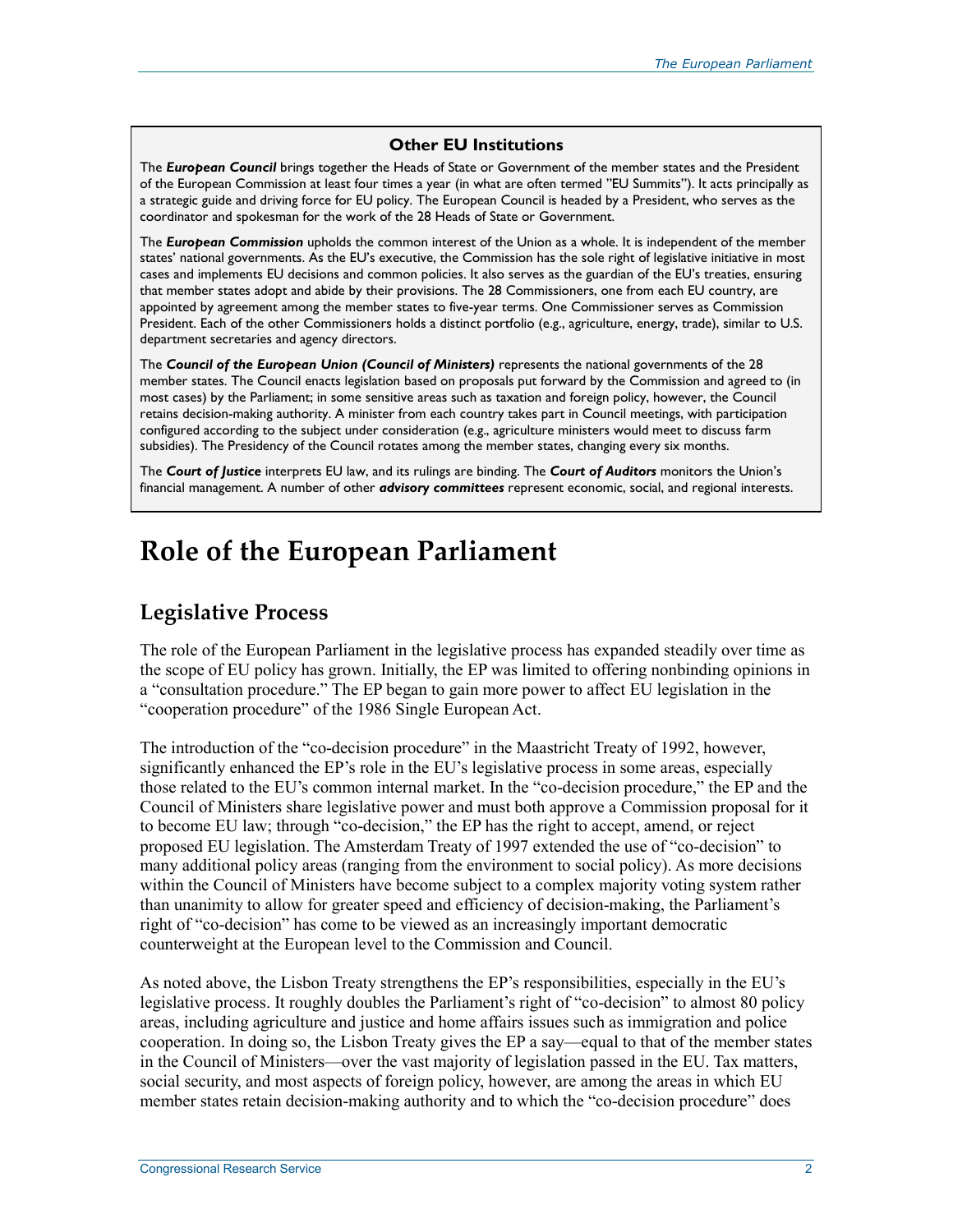not apply. The Lisbon Treaty technically renames the "co-decision procedure" as the "ordinary legislative procedure," although the term "co-decision" continues to be used frequently in practice.

Additionally, in the "consent procedure," the EP must, by a simple "yes" or "no" majority, approve the accession of new EU member states and the conclusion of agreements with third parties, such as association and trade agreements with non-member states.<sup>2</sup> If the Parliament does not give its consent, such agreements cannot enter into force. The EP may also issue nonbinding resolutions, subject to a simple majority.

#### **The "Co-decision Procedure"**

The EU's "ordinary legislative procedure," or "co-decision," can be summarized as follows: (1) if Parliament and the Council of Ministers agree on a Commission proposal, it is approved; (2) if they disagree, the Council forms a common position; the EP can then either accept the Council's common position, or reject or amend it, by an absolute majority of its members; (3) if the Council cannot accept the EP's amendments, a conciliation meeting is convened, after which the EP and the Council approve an agreement if one can be reached. If they are unable to agree, the proposal is not adopted.

## **Budgetary Process**

The EP and the Council of Ministers together constitute the EU's budget authority and are responsible for allocating the EU's annual budget; they decide, for example, on the amount of funding dedicated to infrastructure as opposed to education. However, neither the EP nor the Council can affect the size of the EU's annual budget; that amount is fixed periodically by agreement among the EU's member states as a percentage of the Union's combined gross national income (GNI).<sup>3</sup> The EU's 2014 budget is EUR 143 billion (roughly \$195 billion) in commitments and EUR 136 billion (or \$186 billion) in payments.<sup>4</sup>

With the entrance into force of the Lisbon Treaty, the Parliament has the right to decide on the allocation of the entire EU budget jointly with the Council. Previously, the EP had the last word on "non-compulsory" expenditures, such as development aid, but the Council had the final say on "compulsory" expenditures, such as spending related to agriculture or international agreements. The Lisbon Treaty eliminates the distinction between "compulsory" and "non-compulsory" expenditures. Of particular importance, the EP gains more control over agricultural spending, which usually accounts for over one-third of the EU's annual budget.

Under the Lisbon Treaty, the EU's annual budgetary procedure begins with the Commission proposing a draft budget. The Council adopts its position on the draft budget, including any amendments, and sends it to the EP for its consideration. The Parliament then has 42 days to either approve the draft budget or amend it and send it back to the Council. If the Council agrees with the EP's amendments, the budget is adopted; if the Council disagrees with the EP's changes, a Conciliation Committee is convened to resolve differences and reach agreement on a joint text within 21 days. The joint text must then be approved by both the Council and the EP; however, if the joint text is rejected by the Council, the EP—subject to certain conditions—ultimately has the right to approve the budget. In the event that both the EP and the Council reject the joint text or

<sup>&</sup>lt;sup>2</sup> Prior to the entry into force of the Lisbon Treaty, the "consent procedure" was known as the "assent procedure."

<sup>&</sup>lt;sup>3</sup> Currently, EU member states have set an annual budget ceiling of 1.23% of the Union's gross national income. The EU budget comes from three main sources: external customs duties; a share of each member state's value added tax (VAT) revenue; and a further contribution from each member state based on the size of its individual GNI.

<sup>&</sup>lt;sup>4</sup> The level of commitment appropriations is the maximum value of commitments to pay future bills, whereas the payment appropriations is the actual amounts to pay for previous commitments.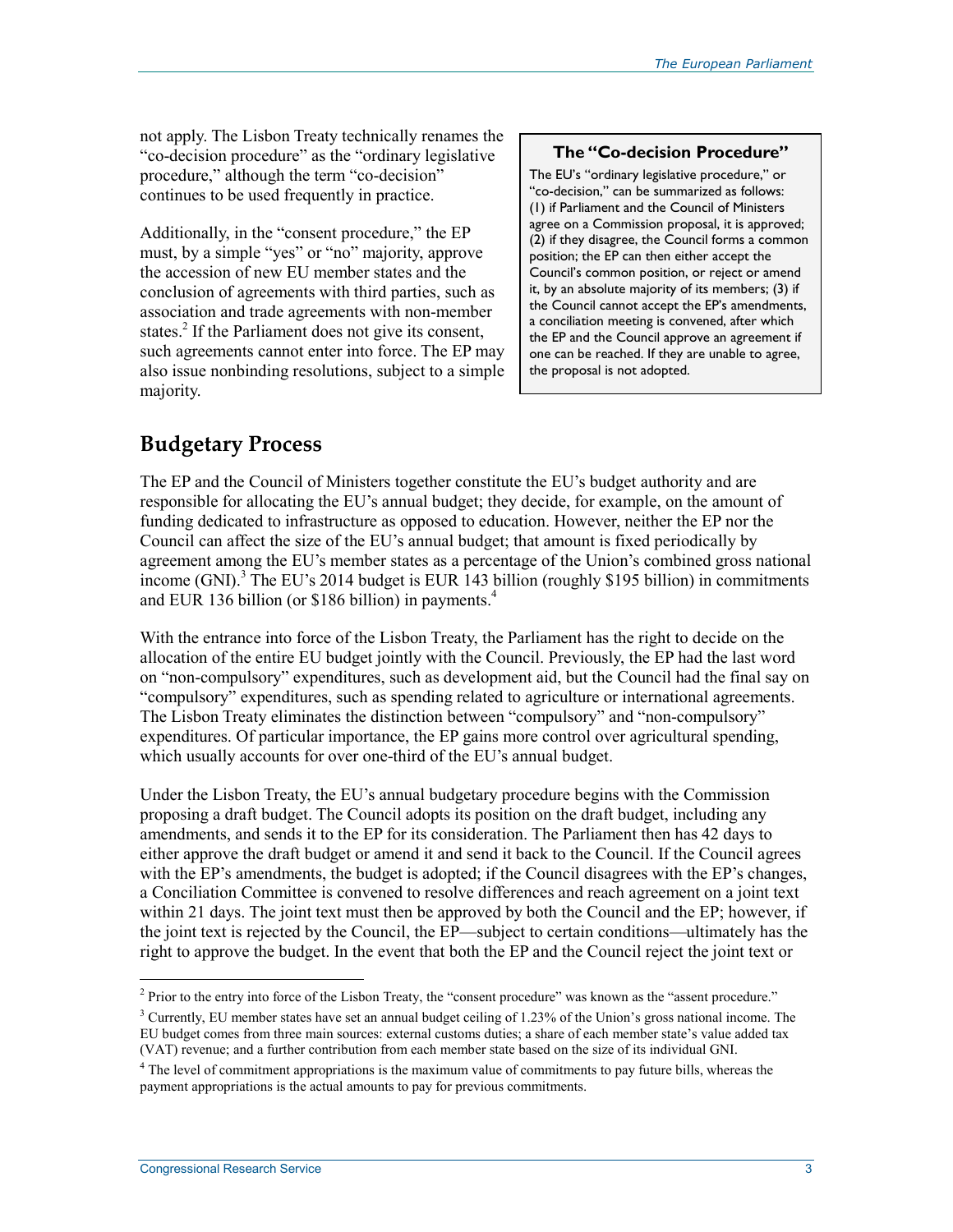fail to decide, the Commission must submit a new draft budget. Some EP advocates assert that the EP's position in the annual budgetary process is now stronger than that of the Council, as the Council may never impose a budget against the will of the EP, but under some circumstances, the EP may impose a budget against the will of the Council; at the same time, most experts agree that in practice, the EP would likely only exert this right in exceptional situations.<sup>5</sup>

In determining the EU's annual budget, the EP and the Council must also adhere to annual spending limits laid out in the EU's multi-annual financial framework, which defines the longterm political priorities for the EU and sets annual maximum amounts for each priority and expenditure category.<sup>6</sup> According to the Lisbon Treaty, the Council must agree unanimously on each multiannual financial framework, after having obtained the Parliament's consent. As such, the Parliament has a degree of input into the EU's overall budgetary direction and the ability to help shape the EU budget to reflect its own political priorities.

In addition, the EP examines the European Commission's implementation of previous annual budgets through the "discharge procedure." In order to close the budget books of a given year, the EP must vote to grant "discharge" based on reports of the EU Court of Auditors and a recommendation of the Council. With its decision, the EP also presents the Commission with binding recommendations and observations regarding implementation of the budget. The EP's budgetary powers are considerably greater than those exercised by most parliaments in EU member states.

### **Supervision and Oversight Responsibilities**

The Parliament has a supervisory role over the European Commission and exercises some limited oversight over the activities of the Council of Ministers. The EP monitors the management of EU policies, can conduct investigations and public hearings, and may submit oral and written questions to the Commission and the Council. The Presidency of the Council, which rotates among the member states every six months, presents its program to the Parliament at the beginning of its term and reports on results achieved at the end of its mandate.

Of particular note, the EP plays a role in the approval process of each new Commission and Commission President every five years. According to the Lisbon Treaty, the member states agree together (usually during a meeting of the European Council) on who to designate as the Commission President, and their selection must take into account the results of the most recent EP elections. Thus, the relative strengths of the political groups in the EP (see "Political Groups" below for more information) can affect who is nominated by the member states to this post. The nominee for Commission President then must be "elected" by a majority vote in the EP.

Some analysts note that this "election" procedure is largely intended to raise public awareness of the importance of EP elections and the EP's role in choosing the Commission President; in practice, they assert, it differs very little from the previous parliamentary "approval" process. For example, in both 2004 and 2009—that is, before the Lisbon Treaty's entrance into force—the EP's strongest political group successfully demanded that the Commission President be of the same political stripe. At the same time, given that no single political group in the EP has ever held

<sup>&</sup>lt;sup>5</sup> See Fact Sheets on the European Union, "The Budgetary Procedure," available on the website of the European Parliament, http://www.europarl.europa.eu.

<sup>&</sup>lt;sup>6</sup> The EU's current multiannual financial framework covers the period 2014-2020.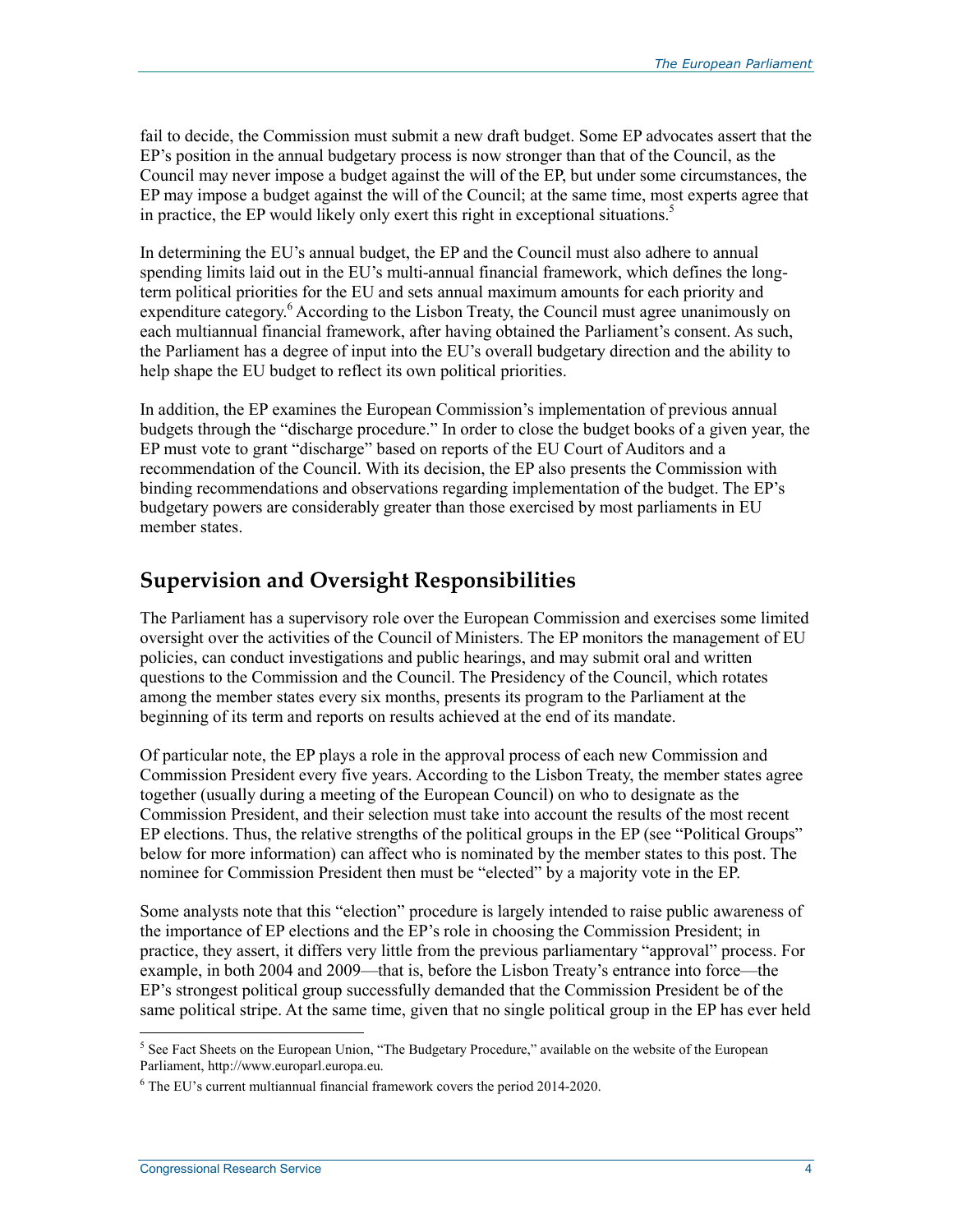a majority on its own, the support of other political groups has always been needed in order to approve the nomination. In September 2009, the EP supported the re-appointment of 2004-2009 Commission President José Manuel Barroso for the 2009-2014 term (by a vote of 382 to 219, with  $117$  abstentions).

Recently, both the European Parliament and the European Commission have recommended that each EP political group should nominate a candidate for Commission President ahead of EP elections. This proposal aims to improve voter turnout in future EP elections and to better inform voters about the issues at stake. Many hope that establishing a "concrete and visible" link between voting in EP elections and having a say in determining future presidents of the European Commission will also enhance the EU's democratic legitimacy. To date, two EP political groups have nominated candidates for Commission President ahead of the May 2014 EP elections.<sup>8</sup>

Beyond its role in approving the Commission President, the EP also has the power to accept or reject a newly proposed Commission as a whole, but not individual nominees. Since 1995, the EP has held U.S. Senate-style confirmation hearings for newly designated Commissioners, who are nominated by the member states. In February 2010, the EP voted to approve the so-called Barroso II Commission for the term ending in 2014. Although a new Commission was supposed to have been in place by November 2009, it was held up because of delays in the ratification of the Lisbon Treaty by some member states. The confirmation process for the new Commission was further slowed when the initial Bulgarian nominee withdrew her candidacy in mid-January 2010 after a contentious hearing before the Parliament amid concerns about her past financial dealings and her competence for her portfolio. A similar situation occurred in 2004, when the EP essentially forced the original Italian nominee to the Commission to withdraw due to concerns about his views on homosexuality and women's rights. Some observers view these episodes as signs of the EP's growing confidence and institutional clout.

In addition, the EP may dismiss the entire Commission (although, again, not individual Commissioners) through a vote of censure. To date, the EP has never adopted a motion of censure. However, in 1999, the entire Commission opted to resign rather than face a formal censure by the EP over alleged corruption charges.

## **Organization of the European Parliament**

Members of the European Parliament serve five-year terms, and have been directly elected since 1979.<sup>9</sup> Voting for the EP takes place on a national basis, with the number of MEPs elected in each country based roughly on population size. Germany, for example, has the largest number of MEPs (currently 99), while Cyprus, Estonia, and Malta have the smallest (with 6 each).

 $<sup>7</sup>$  Barroso, from Portugal, is a former prime minister from a conservative Portuguese political party. As such, he was</sup> backed in both 2004 and 2009 for Commission President by the EP's largest political group, which is center-right in political orientation. See also, Sebastian Kurpas, "The Treaty of Lisbon: How Much 'Constitution' Is Left?," *CEPS Policy Brief*, December 2007.

<sup>&</sup>lt;sup>8</sup> European Commission, "Preparing for the 2014 European Elections: Further Enhancing Their Democratic and Efficient Conduct," March 12, 2013; Luke Baker, "Jockying To Head European Commission Picks Up Pace," Reuters, January 21, 2014.

<sup>&</sup>lt;sup>9</sup> Prior to direct elections, MEPs were appointed by their national parliaments.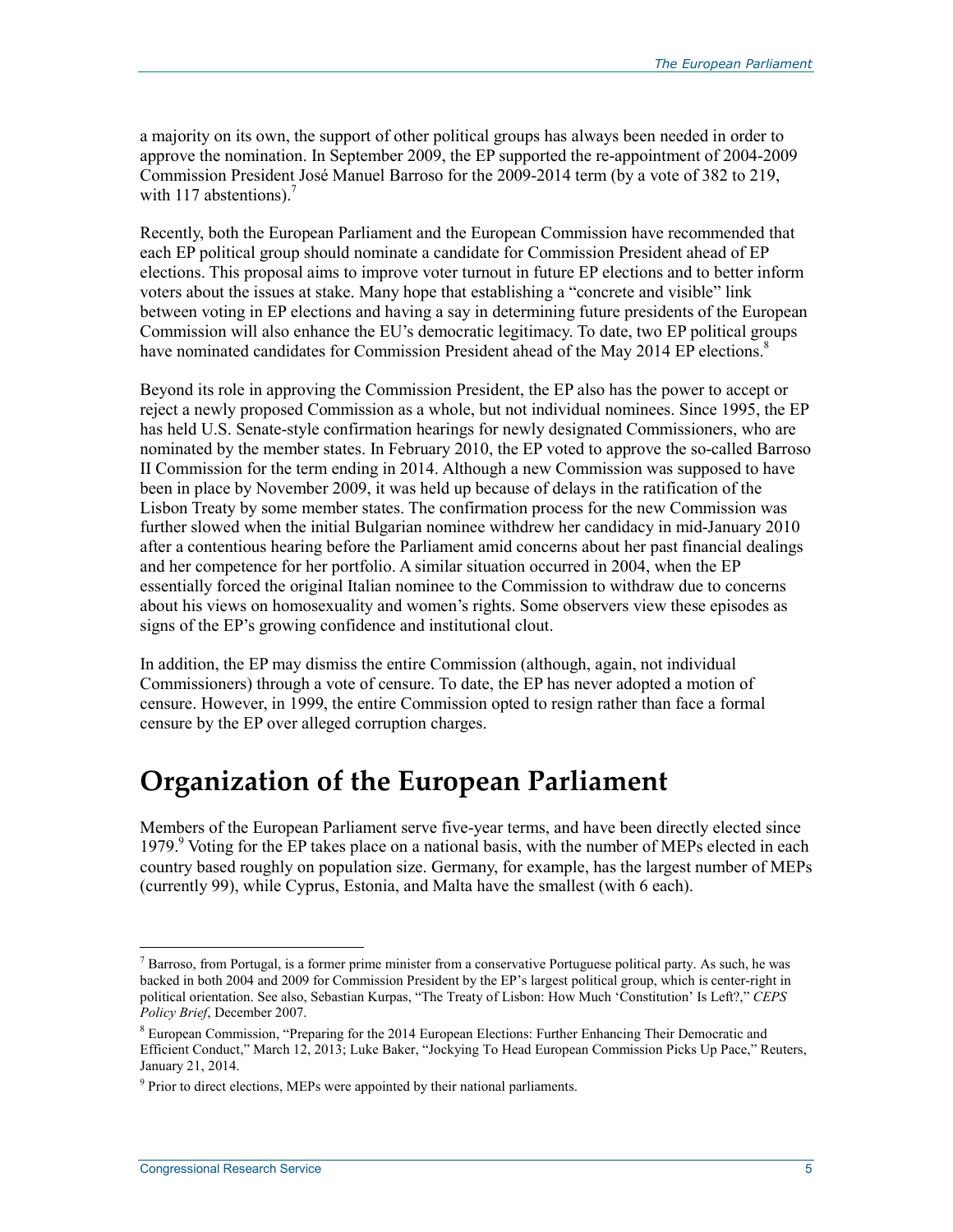The most recent EP elections were held on June 4-7, 2009, with 736 seats at stake. Roughly 375 million European citizens were eligible to cast a ballot in 2009. In EP elections, EU citizens may vote—or run for a seat—in their country of residence, without necessarily holding citizenship in that country. Turnout has declined in every EP election, from 63% in 1979 to a new low of 43% in 2009. Although the overall number is comparable to turnout in U.S. mid-term elections, some analysts contend that relatively low voter participation compared to European national elections indicates a lack of awareness and understanding about the EP.

In December 2011, 18 new MEPs (from 12 member states) joined the EP, temporarily raising the total number of MEPs for the current term to 754. The Lisbon Treaty gave some countries additional seats in the EP to account for population growth, but these new MEPs were unable to assume their posts at the start of the 2009 term because the Lisbon Treaty had not yet been ratified. In July 2013, 12 MEPs from Croatia assumed their seats, following Croatia's accession to the EU. The addition of the Croatian MEPs increases the total number of MEPs to 766 until the end of the EP's current term in mid-2014. After that, the Lisbon Treaty fixes the total number of MEPs at 751.

The next EP elections will be held May 22-25, 2014. Many observers suggest that the recent rise of anti-EU or "euroskeptic" populist parties in several EU member states may have significant implications for the upcoming EP elections and the composition of the next EP. Most of these parties are nationalistic and far-right in political orientation, and have been gaining traction in Austria, France, Denmark, Finland, Sweden, the Netherlands, and the United Kingdom, among others. Their ascendancy has been fueled by a combination of factors, including: Europe's financial crisis and economic downturn; fears about immigration, globalization, and lost national identities; and concerns in some member states about the continued relinquishing of national sovereignty to the EU. Although there is a wide spectrum of these "euroskeptic" parties—ranging from those that advocate an end to the EU to others that seek to reform the Union into a looser entity in which member states would retain greater sovereignty—some analysts estimate that such "euroskeptic" parties combined could make up to 30% of the next  $EP<sup>10</sup>$ 

## **Political Groups**

Once elected, Members of the European Parliament caucus according to transnational groups based on political ideology, rather than by nationality. A political group must consist of at least 25 MEPs from a minimum of seven EU member states. The EP currently has seven political groups—containing over 100 individual political parties—plus a number of "non-attached" or independent members.

<sup>10</sup> Joshua Chaffin, "Europe: United By Hostility," *Financial Times*, October 15, 2013; Naftali Bendavid and Gabriele Parussini, "Anti-EU Parties Gather Strength in Europe," *Wall Street Journal*, January 1, 2014.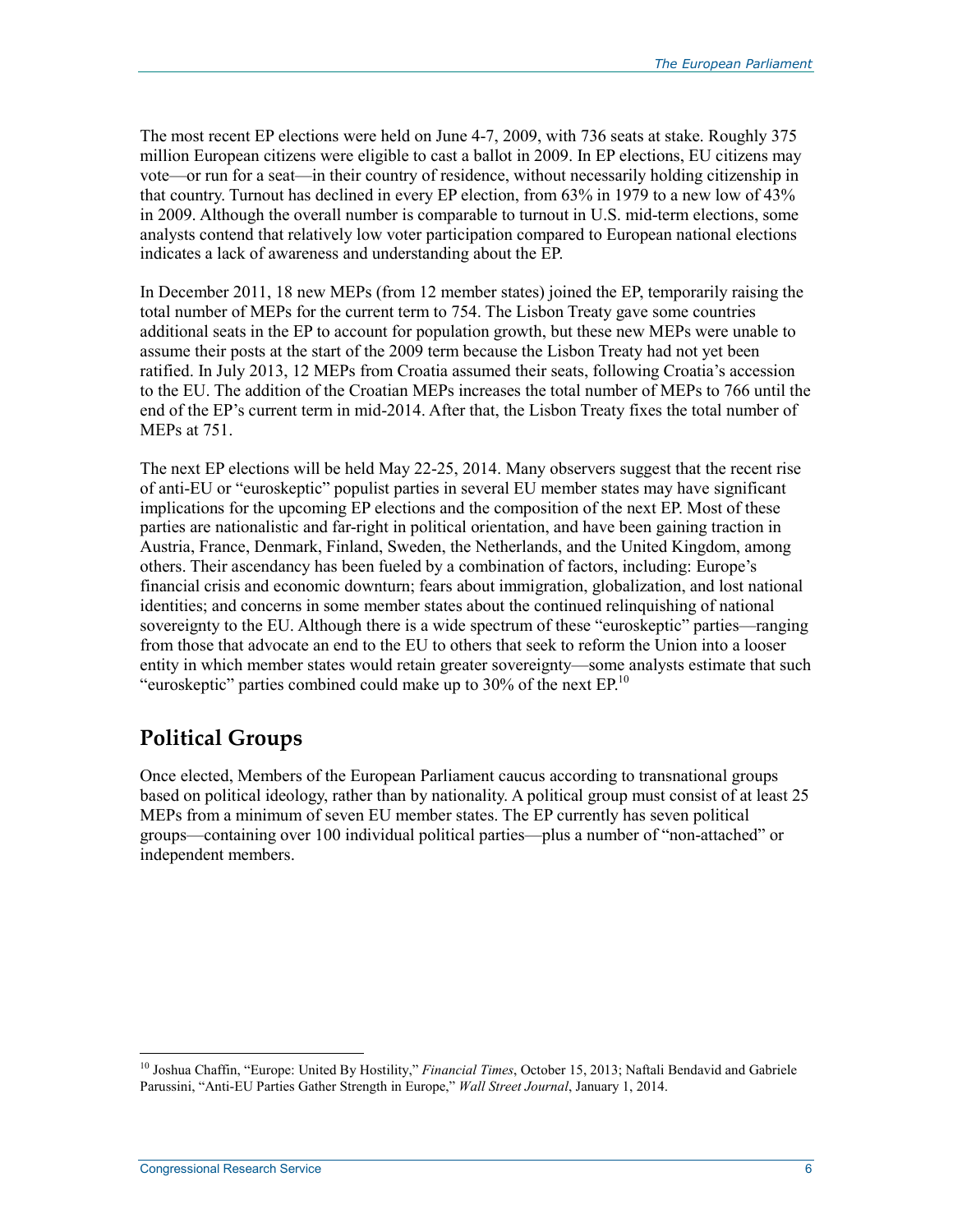#### **Table 1. Political Groups and Seats in the European Parliament: Results of the 2009 Election and Current Seat Allocations**

| 2009 Election<br>Results | <b>Current Seat</b><br><b>Allocations</b> |
|--------------------------|-------------------------------------------|
| 265                      | 274                                       |
| 184                      | 194                                       |
|                          |                                           |

Alliance of Liberals and Democrats for Europe (ALDE; centrist/liberals) 84 85 Greens/European Free Alliance (Greens-EFA; greens and regionalists) 55 58 58 European Conservatives and Reformists (ECR; right-wing, anti-Federalist) 54 57 European United Left/Nordic Green Left (GUE-NGL; far-left and former communists) 35 35 Europe of Freedom and Democracy (EFD; euroskeptics) 32 31 Non-attached members 27 32 **Total # of Seats in the EP 736 766** 

(adjustments reflect the addition of new MEPs in 2011 and 2013)

**Sources:** http://www.europarl.europa.eu/parliament/archive/elections2009/en/index\_en.html; http://www.europarl.europa.eu/meps/eu/search.html.

Each group appoints a chair or co-chairs, and maintains a bureau and secretariat to manage its internal organization. Prior to a vote, MEPs within each group study the legislative proposals in question with the support of committee reports, discuss prospective amendments, and seek to arrive at a consensus group position. However, individual MEPs are not bound to vote according to their group's position.

As noted previously, no single group has ever held an absolute majority in the European Parliament, making compromise and coalition-building important elements of the legislative process. Some analysts assert that distinct ideological definitions between groups are becoming more complicated, as voting blocs form increasingly according to specific issues and interests. Nevertheless, the two largest groups have tended to dominate the Parliament historically.

In the 2009 elections, the *Group of the European People's Party [Christian Democrats] (EPP*) retained its position as the largest political group in the EP. The EPP is center-right in political orientation. In relative terms, the strength of the EPP in the 2009 elections increased significantly due to a sizeable drop in support for center-left parties. Although circumstances and issues differed in each EU member state, some analysts interpreted these results as indicating greater public preference for the approaches of conservative and center-right parties in handling the global financial crisis and recession. However, the center-left *Group of the Progressive Alliance of Socialists and Democrats in the European Parliament (S&D)* remains the EP's second-largest political group following the 2009 elections.

The EPP and the S&D have a history of cross-ideological legislative partnership. As in the 2004- 2009 EP (in which the S&D was called the PES—the Socialist Group in the European Parliament), the two parties continue to cooperate closely in an unofficial "Grand Coalition" and together frequently shape politics in the EP. Critics argue that the consensus-seeking of the "Grand Coalition" makes politics in the EP stale and paradoxical. Other observers note that maximizing consensus and unity lends the EP greater institutional weight. As a general rule, most MEPs prefer consensus outcomes that are endorsed by a large and broad majority.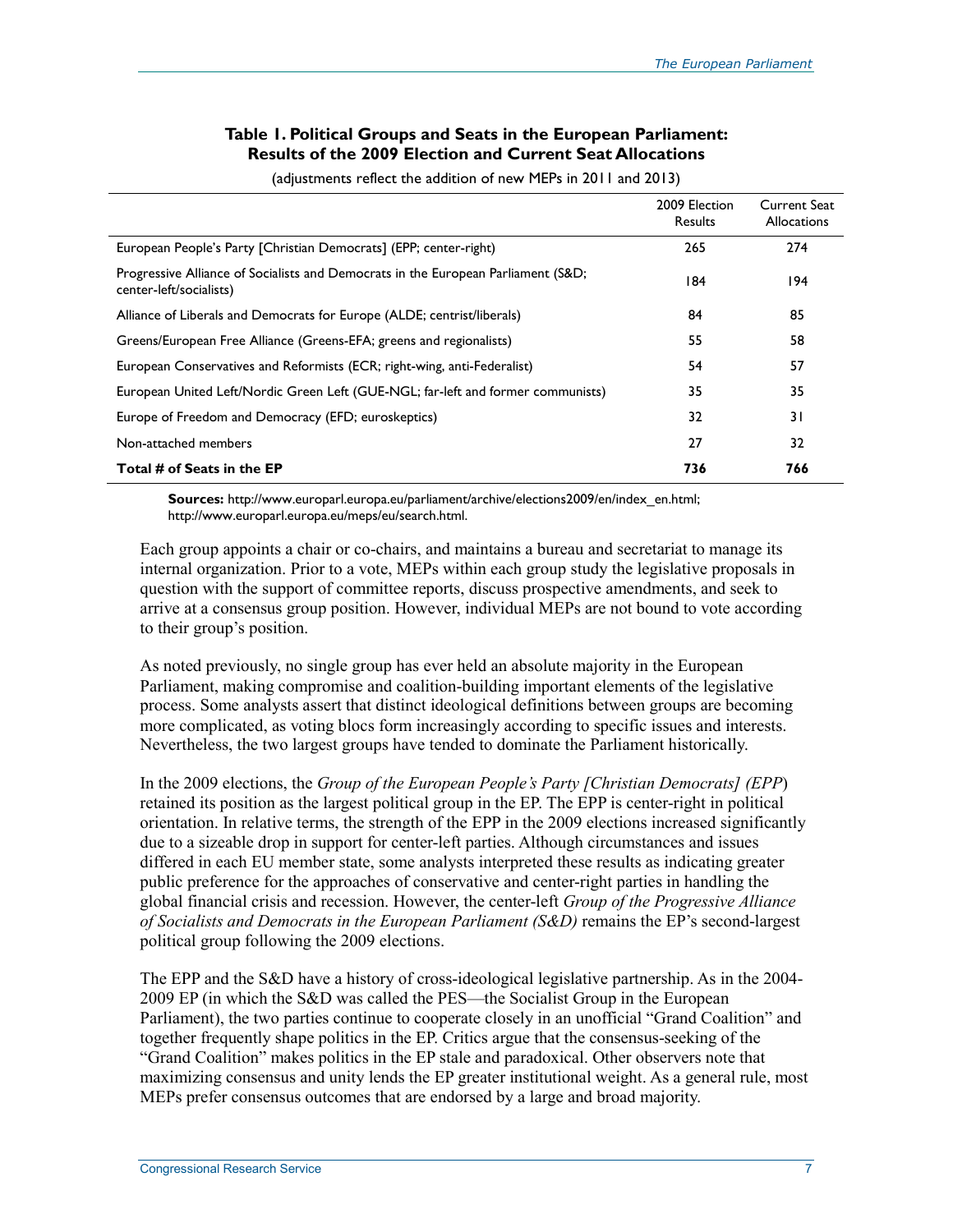The third-largest group in the EP is the *Group of the Alliance of Liberals and Democrats for Europe (ALDE)*. ALDE is centrist and liberal in political orientation (in European political terminology, "liberal" connotes an emphasis on free market economics, individual rights, social equality, and de-centralized government). In the past, ALDE was often viewed as the "kingmaker," able to exercise a decisive swing vote for a majority in the EP. However, as a result of some losses suffered by ALDE in the 2009 elections and the shift of the political balance in the EP largely to the right, some analysts assert that ALDE's political capital has decreased. Other observers contend that as the third-largest group, ALDE's position on a given issue is still a crucial factor in the outcome of many EP votes.

The remaining four political groups in the EP are smaller in size. On the left side of the political spectrum are the *Group of the Greens/European Free Alliance (Greens-EFA)*; and the *Confederal Group of the European United Left/Nordic Green Left (GUE-NGL)*. The Greens-EFA is largely comprised of numerous European Green parties—leftist in political orientation with a strong emphasis on pro-environment politics and human rights—and several regional parties (e.g., Scottish, Welsh, Basque, and Catalonian) with a leftist or center-left outlook. Despite the overall trend in the EP to the right in the 2009 elections, the Greens-EFA attracted many voters who sought change, resulting in a significant increase in the number of their seats. The GUE-NGL consists of parties that are even farther left in orientation; some have a Green emphasis while others have roots in communism. The GUE-NGL is pro-EU and pro-integration, but strongly critical of existing EU structures, policies, and overall direction.

On the right side of the political spectrum are two groups formed at the start of the current EP: the *European Conservatives and Reformists Group (ECR)*; and the *Europe of Freedom and Democracy Group (EFD)*. The ECR was formed in 2009, after the UK Conservative Party broke with the EPP amid growing unease with the EPP's support for continued EU integration. The ECR is right-wing in political orientation and strongly opposed to a "federalist" Europe. Even farther to the right is the EFD, composed of "euroskeptics" and critics of the EU who oppose further European integration.

Many of the "non-attached" or independent members in the current EP hail from far-right extremist parties, which made gains in the 2009 EP elections in a number of countries, such as the Netherlands, Austria, and Hungary. However, these far-right MEPs hold a relatively small number of seats in the current Parliament and appear to have little cohesion among themselves. Analysts note that they have been unable to form a political group and, as a result, their impact in the current EP has been minimal; membership in a political group gives MEPs more influence as groups receive more funding and more speaking time in the EP than do non-attached members.<sup>11</sup>

As noted above, the recent rise of anti-EU or "euroskeptic" populist parties throughout the EU could have significant implications for the political composition of the next EP. Some EU officials and mainstream MEPs are concerned that should these populist parties gain enough seats and are able to form a political group, they could block legislative initiatives and hamper efforts toward further EU integration. At the same time, many experts point out that these various populist parties are extremely disparate and that their policies and outlooks vary considerably based on different nationalities and traditions. In addition, those populist parties that do not have

<sup>&</sup>lt;sup>11</sup> "Voters Steer Europe to the Right," BBC News, June 8, 2009; Stephen Castle, "Far Right Is Left Out at EU's Assembly," *International Herald Tribune*, July 15, 2009; Julia De Clerck-Sachsse, "The New European Parliament: All Change or Business as Usual?," *CEPS Special Report*, August 2009.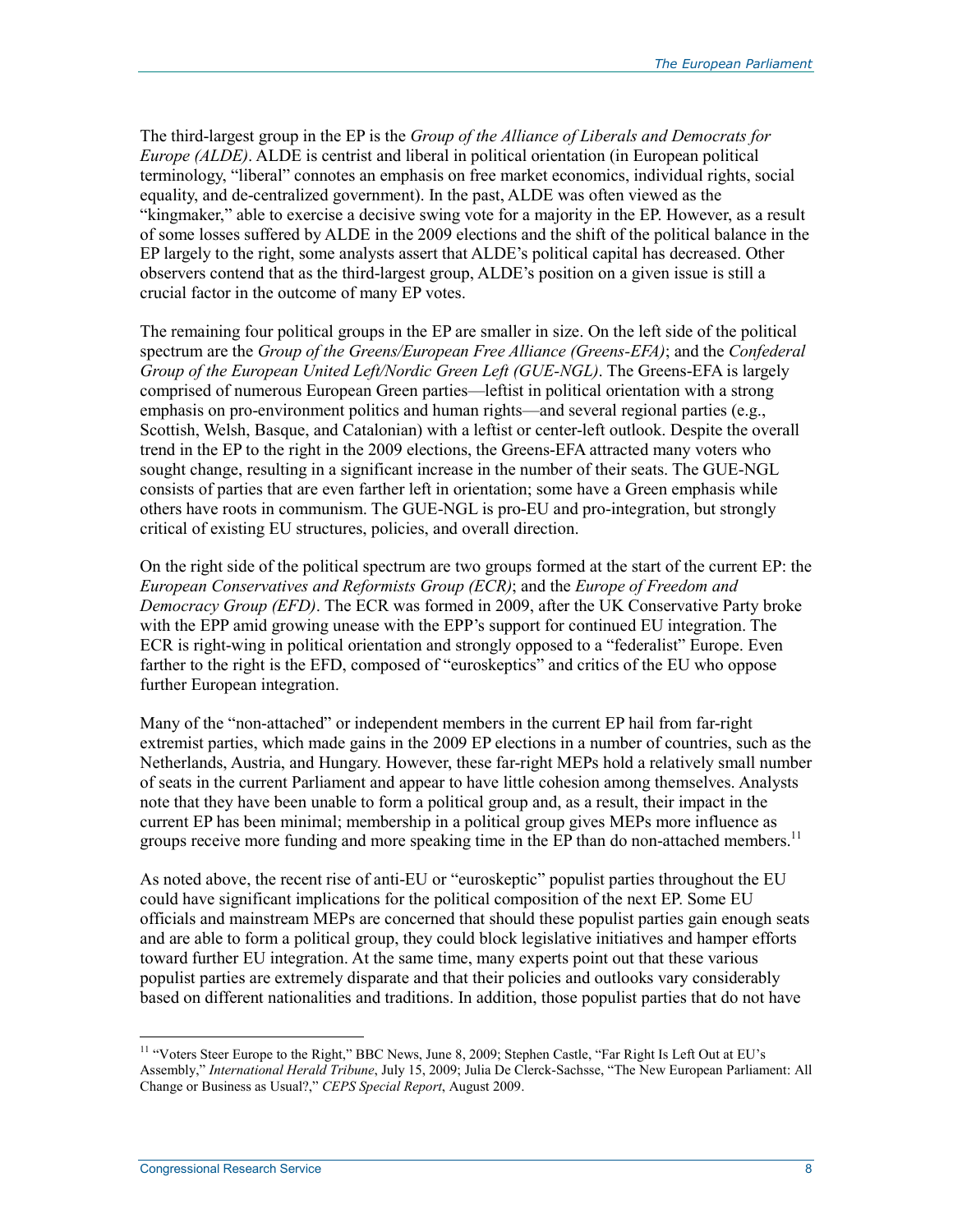roots in the fascist far right are keen to distance themselves from those that do. Thus, it remains questionable whether such populist parties could come together to form a political group. The UK's Independence Party (UKIP) and Italy's Northern League have rejected overtures to work with France's National Front because of its racist and anti-Semitic past, while the National Front (which has been attempting to reinvent itself) asserts that it will not work with parties that are considered even more extreme, such as Hungary's Jobbik and Greece's neo-fascist Golden Dawn.

If such populist parties are unable to forge an effective alliance and meet the EP's requirements for establishing a political group, some commentators contend that these parties may not have much influence in the next EP. Others suggest, however, that even without a political group, a large number of anti-EU populists in the EP could still be obstructionist and wreak havoc by using the EP as a venue from which to espouse their views. Some populist parties also hope that electoral success in the upcoming EP elections will provide a platform they can use to advance themselves in national politics in their home countries.<sup>12</sup>

#### **Composition of Political Groups in the European Parliament**

*European People's Party (EPP).* The center-right EPP contains MEPs from Germany's Christian Democratic/Christian Social Union (CDU-CSU), France's Union pour un Mouvement Populaire (UMP), Spain's Partido Popular (PP), Italy's People of Freedom, Poland's Civic Platform, and numerous other Christian Democratic, conservative, center-right, and centrist national parties. The chair of the EPP is French MEP Joseph Daul.

*Progressive Alliance of Socialists and Democrats in the European Parliament (S&D).* The center-left S&D includes MEPs from Germany's Social Democratic Party (SPD), France's Socialist Party, the UK Labour Party, Spain's Socialist Party, and numerous other Socialist, Social Democratic, and center-left parties. The chair of S&D is Austrian MEP Hannes Swoboda.

*Alliance of Liberals and Democrats for Europe (ALDE).* MEPs in the centrist ALDE hail from the UK Liberal Democrats Party, Germany's Free Democrat Party (FDP), and Ireland's Fianna Fail. The chair of ALDE is Belgian MEP (and former Belgian Prime Minister) Guy Verhofstadt.

*Greens/European Free Alliance (Greens-EFA).* The leftist and pro-environment Greens-EFA includes MEPs from Germany's Alliance '90/The Greens, France's Europe Ecologie, and the Scottish National Party. The co-chairs of the Greens-EFA are French MEP Daniel Cohn-Bendit and German MEP Rebecca Harms.

*European Conservatives and Reformists (ECR).* The right-wing ECR includes MEPs from the UK Conservative Party, Poland's Law and Justice Party, and the Czech Republic's Civic Democratic Party. The chair of ECR is UK MEP Martin Callanan.

*European United Left/Nordic Green Left (GUE-NGL).* The far-left GUE-NGL contains MEPs from Germany's Die Linke, the French Communist Party, the Portuguese Communist Party, and the all-Ireland party Sinn Fein. The chair of GUE-NGL is German MEP Gabriele Zimmer.

*Europe of Freedom and Democracy (EFD).* The largest contingents in the euroskeptic EFD are from the UK Independence Party (UKIP), which advocates UK withdrawal from the EU, and Italy's Lega Nord. The co-chairs of EFD are British MEP Nigel Farage and Italian MEP Francesco Enrico Speroni.

**Note:** This box is meant for illustrative purposes; it is not a definitive or exhaustive list of all the political parties comprising each political group in the European Parliament.

<sup>12</sup> Andrew Higgins, "Right Wing's Surge in Europe Has the Establishment Rattled," *New York Times*, November 8, 2013; Naftali Bendavid and Gabriele Parussini, "Anti-EU Parties Gather Strength in Europe," *Wall Street Journal*, January 1, 2014; "Turning Right," *The Economist*, January 4, 2014.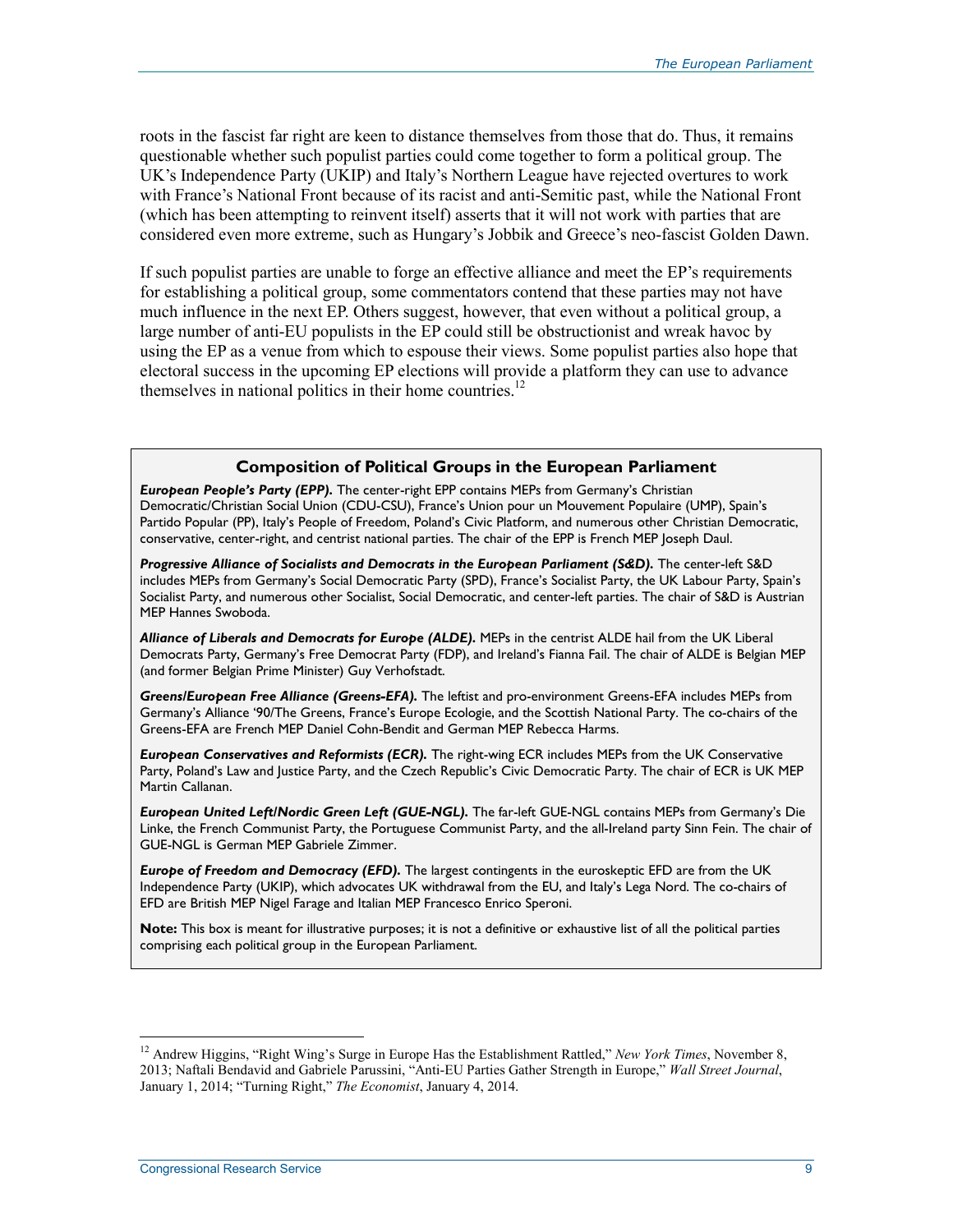## **The EP President**

Every two-and-a-half years (twice per parliamentary term), MEPs vote to elect a President of the European Parliament. The majority coalition in the EP (previously and currently an unofficial "Grand Coalition" between the EPP and the Socialists) has traditionally agreed to split the position of EP president over each five-year term. At the opening session of the current EP in mid-July 2009, Members elected Polish MEP Jerzy Buzek of the EPP as President for the first half of the 2009-2014 parliamentary term. Buzek, a former prime minister of Poland, was the first ever EP President from one of the Central and Eastern European countries that joined the EU in 2004. In January 2012, German MEP Martin Schulz of S&D took over as EP President for the second half of the EP's current term. Schulz has been an MEP since 1994 and was the leader of S&D until his election as EP President.

The President of the EP represents the Parliament externally and in relations with the other EU institutions. The President oversees the work of the Parliament and is responsible for ensuring that its rules of procedure are followed. The President is assisted in managing the Parliament's internal organization and affairs by a Bureau composed of 14 Vice-Presidents and five Quaestors (responsible for administrative and financial matters) drawn from across the EP's political groups. The signature of the EP President is the final step in approval of the EU budget, and the EP President co-signs, together with the appropriate representative of the Council of Minister's rotating presidency, legislation adopted under the co-decision procedure.

## **Committees**

The EP has 20 standing committees, each addressing specific issues such as education, the environment, and economic and monetary affairs. The EP may also set up subcommittees and special committees, which investigate or oversee specific issues for a limited period of time. For example, in 2006, the EP established a special committee to examine the role of EU member states in hosting secret CIA detention facilities and aiding CIA flights related to the rendition of terrorism suspects. Only the EP's foreign affairs committee currently has subcommittees (one focuses on human rights, the other on security and defense issues).

EP committees vary in size, usually containing from 20 to 80 MEPs. Each committee has a chairman, four vice-chairmen, and a secretariat to guide its work. The political make-up of the committees reflects that of the EP as a whole, and committee posts are allocated proportionally to the respective size of the political groups; for example, the EPP currently chairs nine committees, the S&D six, and the ALDE two.

EP committees are key actors in the adoption of EU legislation. In terms of their importance and strength, EP committees rival those in the U.S. Congress and surpass the role of committees in most national European legislatures. EP committees consider legislative proposals put forward by the Commission and the Council of Ministers. The appropriate committee (e.g., the Committee on the Environment, Public Health, and Food Safety would deal with legislation on pollution) appoints a MEP as "rapporteur" to draft a report on the legislative proposal under consideration. The rapporteur submits a draft report to the committee for discussion, which the committee then votes on and possibly amends. The committee's report is then considered in a plenary session of the entire Parliament, amended if necessary, and put to a vote. The EP thus adopts its position on the proposed EU legislation. Committees may also draw up their "own initiative" reports, in which they recommend action in a particular area by the Commission or the member states.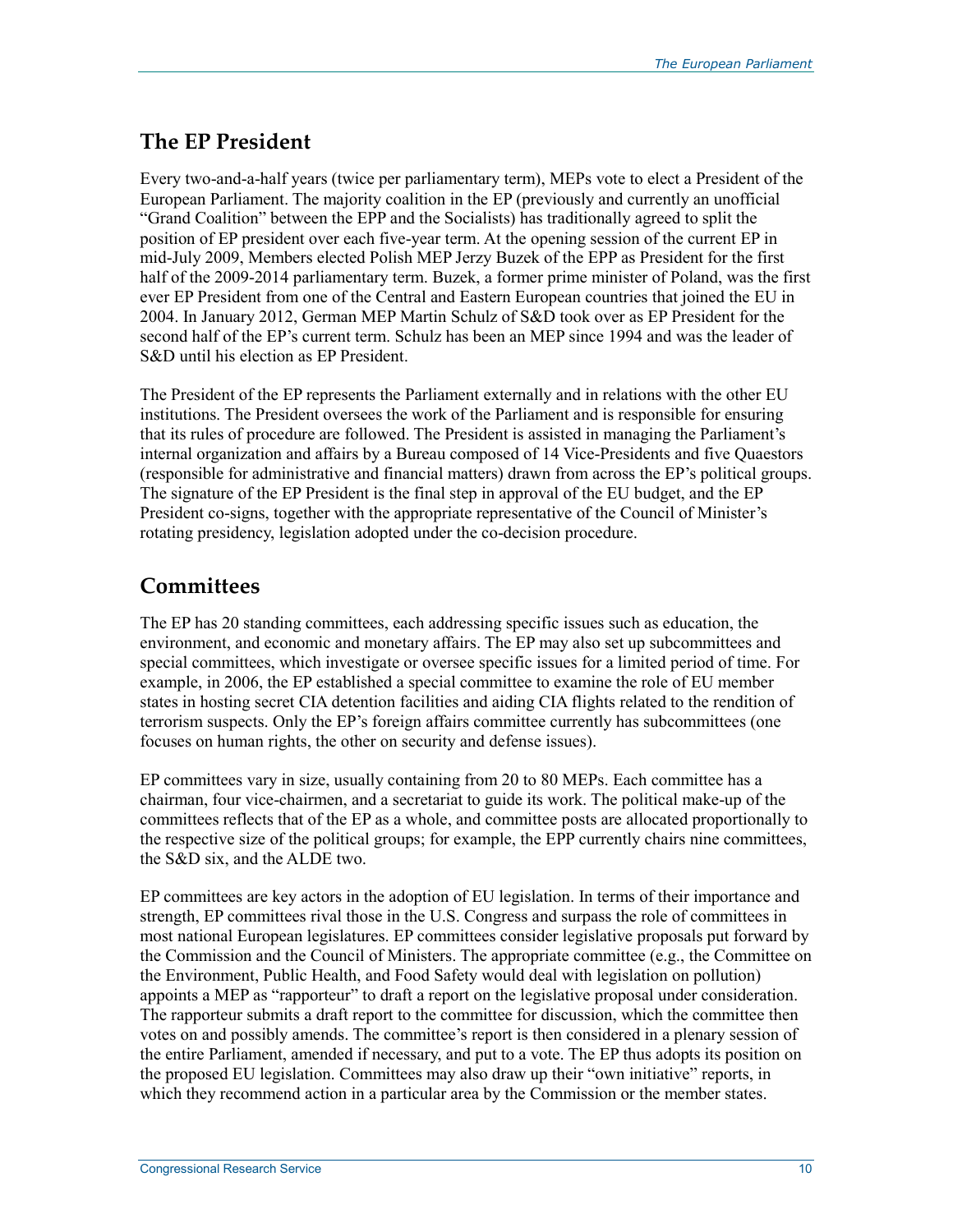## **Delegations**

The European Parliament plays a role in the EU's international presence through a total of 41 delegations that range in size; most have between 20 and 50 MEPs. These delegations maintain parliament-to-parliament contacts and relations with representatives of many countries and regions around the world. For example, the EP has interparliamentary delegations for relations with the United States and the NATO Parliamentary Assembly, as well as with Russia, Iran, Israel, the Palestinian Legislative Council, China, India, and the Korean Peninsula.

## **Administration**

A Secretariat of almost 5,000 non-partisan civil servants provides administrative and technical support to the Parliament. In addition, MEPs and political groups have their own staffs.

## **Location and Schedule**

Strasbourg, France (near the German border), is the official seat of the EP; plenary sessions are held there for one week a month. For two weeks a month, the EP's standing committees meet 300 miles to the northwest in Brussels, Belgium, where the European Commission and the Council of Ministers are located. There are also occasional "part plenary" sessions (two days) in Brussels. One week each month is set aside for meetings of the political groups, which are usually held in Brussels. MEPs must have offices and lodgings in both cities. The EP's Secretariat is based in both Brussels and Luxembourg, which is about mid-way between Strasbourg and Brussels.

## **Languages**

Simultaneous interpretation of all parliamentary and committee debates is provided in the EU's 24 official languages. All parliamentary documents are translated into 22 of these languages (Irish and Maltese are sometimes excepted), and some documents must be translated into all 24. Such extensive translation and publication services represent significant administrative costs. However, many EU and EP officials consider such costs to be a price worth paying, both on democratic grounds—to enable MEPs to scrutinize and vote on draft EU laws in the languages they understand best—and on grounds of cultural and linguistic diversity within the Union.

# **Growing Influence and Ongoing Challenges**

As noted previously, EP advocates assert that "co-decision" and its institutional supervisory roles have substantially enhanced the Parliament's influence. The Lisbon Treaty, in effect, gives the EP veto authority over the vast majority of EU legislation and a greater say over the EU's budget. In addition, the Lisbon Treaty gives the EP the right to approve or reject all international agreements by a simple majority and expands the EP's decision-making authority over trade-related issues. Analysts observe that the EP has not been shy about exerting its new powers under the Lisbon Treaty. Over the last two years, for example, the annual budget negotiations between the EP and the Council of Ministers have gone down to the wire and MEPs are increasingly (and successfully) demanding greater input during the drafting and negotiation stages of the EU legislative process.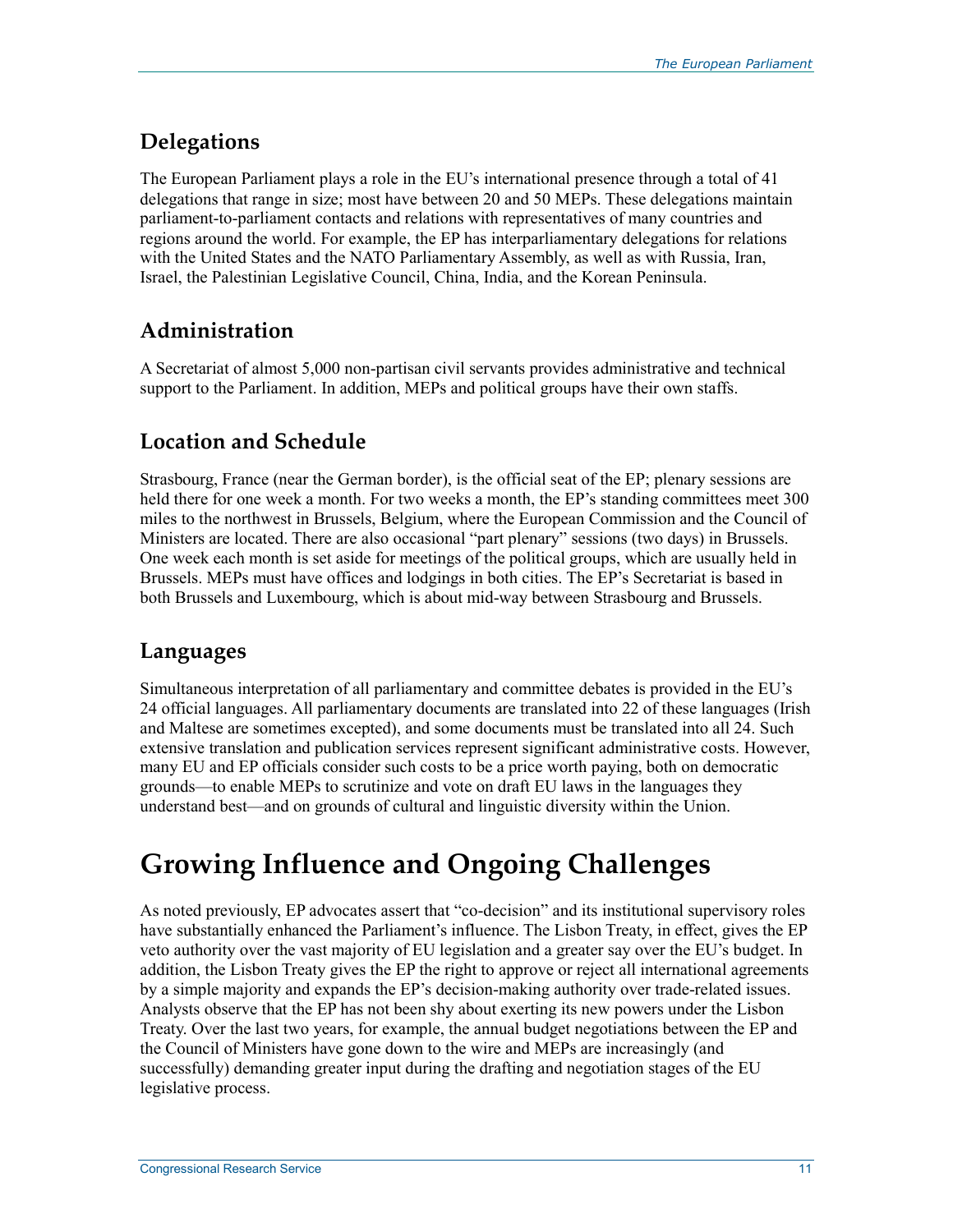Supporters also claim that the EP's influence has been growing even in consultative areas, such as the EU's common foreign policy, where the "co-decision procedure" does not apply and where decisions rest largely with the member states. They maintain that the EP has become a forum for debate on international issues, and uses its power of consent on cooperation accords with third parties and Parliamentary resolutions to promote its views and highlight issues such as human rights. For example, many observers credit the EP's opposition in 2005 to ending the EU's arms embargo on China (on both human rights and strategic grounds) as one factor that eventually dissuaded member states from lifting the embargo. More recently, some experts assert that the agreement reached between the EP and the other EU institutions on the establishment of the European External Action Service (EEAS)—the new EU diplomatic corps called for by the Lisbon Treaty—has the potential to greatly increase the EP's voice in the foreign policy realm. The EP fought for and largely won considerable oversight of the EEAS by demanding scrutiny over its political appointments, staffing, and budget.

At the same time, a number of analysts suggest that the enhanced powers granted to the EP by the Lisbon Treaty, and the EP's resulting newfound assertiveness, could lead to greater interinstitutional rivalry. This could make the EU's legislative and decision-making processes even more complex as the EP, the European Commission, and the Council of Ministers all vie to protect their own institutional turf. For example, some observers contend that wrangling between the EP and the other EU institutions regarding the EEAS delayed its establishment. Others counter that a main aim of the Lisbon Treaty was to improve democratic accountability within the EU, and that the EP is merely seeking to defend its parliamentary prerogatives and the interests of EU citizens. As such, they view the debate among the various EU institutions over the establishment of the EEAS as part of the democratic process.

Despite the EP's new powers and growing influence following the Lisbon Treaty, the EP still faces several challenges of public perception. A November 2011 opinion poll found that 45% of people across all EU member states had a "neutral" opinion of the EP, but that 26% had a "negative" view (up 9 percentage points compared to a similar 2008 poll).<sup>13</sup> Some skeptics contend that the EP, despite being a directly elected body, lacks the legitimacy of national parliaments. They argue that the EU's legislative process is overly complex and often focused on highly technical issues, leading to a lack of public understanding about the role of the EP. Limited public awareness of the EP's activities, they maintain, is reflected in the consistently declining turnout in European Parliament elections. And while studies on voting behavior in the EP show that ideology holds greater influence than nationality (with MEPs voting with their party groups the vast majority of the time), many MEPs campaign for the European Parliament on national rather than European issues. Many voters also tend to view EP elections as national mid-term elections—an indication of voter opinion on the performance of the national government—rather than as a vote on Europe-wide issues. $^{14}$ 

Another major concern is costs, which the EP has long been under public pressure to reduce. The fact that MEPs and their staffs regularly shuttle between three cities leads to sizeable travel and hotel bills; current outside estimates suggest that such commuting costs total roughly \$285

<sup>&</sup>lt;sup>13</sup> Eurobarometer, *Parlemeter 2011*; http://www.europarl.europa.eu/pdf/eurobarometre/2012/76-3/report\_EN.pdf.

<sup>14</sup> Simon Hix and Abdul Noury, "After Enlargement: Voting Patterns in the Sixth European Parliament," *Legislative Studies Quarterly*, May 2009; Julia De Clerck-Sachsse and Piotr Maciej Kaczynski, "The European Parliament: More Powerful, Less Legitimate," *CEPS Working Document*, May 2009.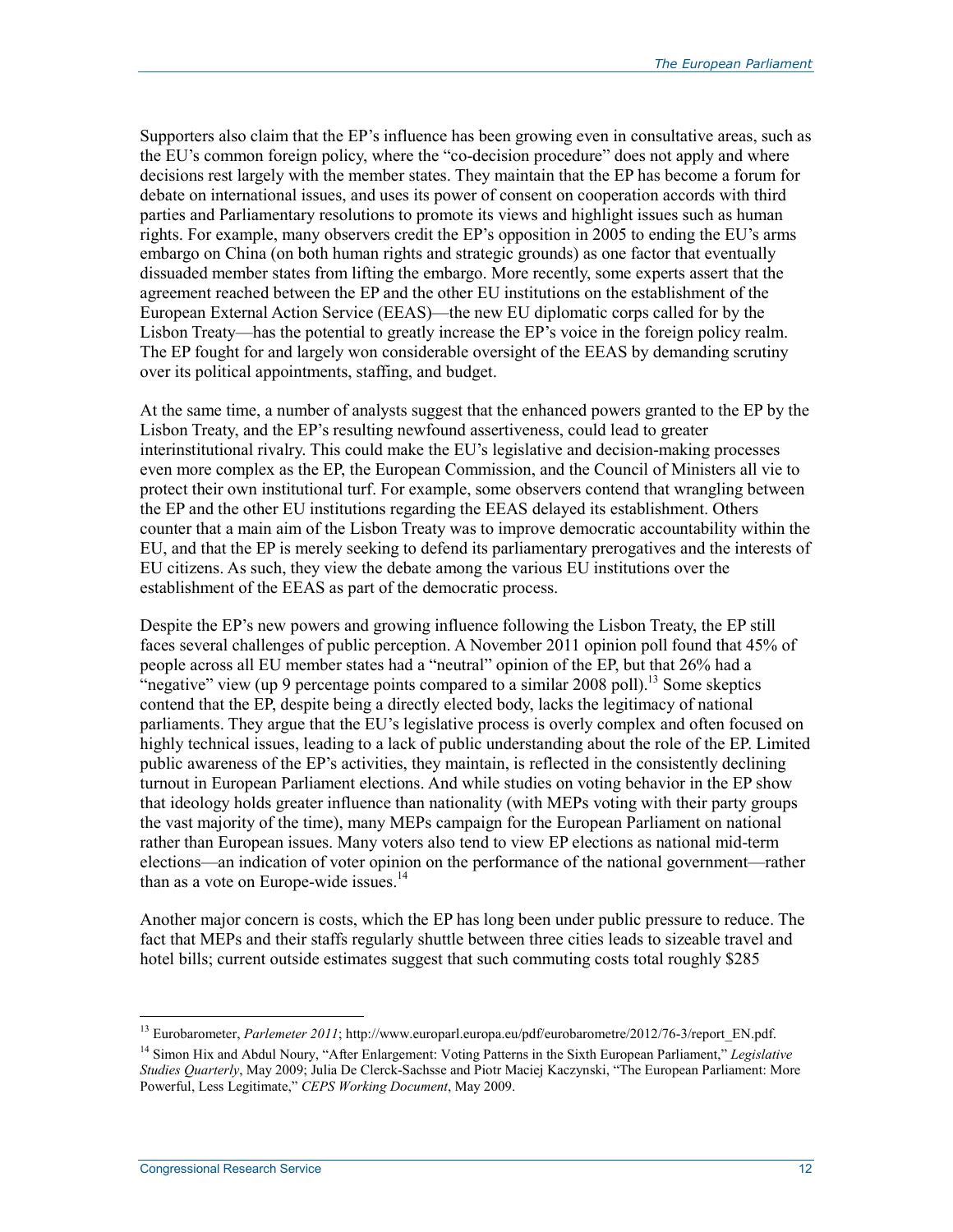million a year.<sup>15</sup> Yet, the suggestion that the EP should consolidate its operations in one city continues to meet with strong opposition in the host countries of France, Belgium, and Luxembourg, which fear the loss of symbolism and prestige, in addition to jobs and other economic benefits. The French city of Strasbourg, which is close to the German border, was originally chosen as the seat of the EP to serve as a symbol of peace and reconciliation between the two countries, and both argue it should continue to do so. Construction of multi-million-dollar buildings in Brussels and Strasbourg in the late 1990s to accommodate the growth in MEPs following the addition of 10 new members in 2004 also stirred public controversy.

In addition, the EP continues to battle against a "gravy train" image and charges that it lacks transparency. Until 2009, for example, the EP had a flat-rate expense regime and MEPs did not have to submit for reimbursement for business and travel expenses. Recently, the EP has been beset by a "cash-for-amendments" scandal, in which several MEPs have been accused of accepting money in exchange for introducing amendments on legislation pending in the EP. In response, the EP approved a new code of conduct in December 2011 aimed at tightening rules on MEPs' financial declarations and on their contacts with lobbyists. Critics contend, however, that the new code of conduct contains a number of loopholes, with MEPs still able to engage in some paid outside activities and permitted to accept certain gifts of hospitality without having to  $\hat{d}$  disclose them  $^{16}$ 

## **The United States and the European Parliament**

### **Implications of the EP's Evolution for U.S. Interests**

Policymakers and analysts on both sides of the Atlantic assert that the European Parliament's enhanced powers following the entrance into force of the Lisbon Treaty in December 2009 has made the EP an increasingly important actor in the conduct of U.S.-EU relations. As noted previously, the EP has been keen to exert its new powers under the Lisbon Treaty, and this has had implications for U.S. interests, especially with respect to the approval of several U.S.-EU or international agreements. In February 2010, for example, by a vote of 378 to 196 (with 31 abstentions), the EP rejected a U.S.-EU accord aimed at countering terrorism; the so-called SWIFT agreement, negotiated by the European Commission and approved by the Council of Ministers, would have continued allowing U.S. authorities access to European financial data in an effort to help prevent or investigate terrorist attacks. Prior to the Lisbon Treaty, the EP did not have the authority to veto such an accord.

Observers attribute the EP's rejection of the U.S.-EU SWIFT accord to several factors. Many MEPs had long claimed that the U.S.-EU SWIFT agreement did not contain sufficient protections to safeguard the personal data and privacy rights of EU citizens; thus, many saw the "no" vote as unsurprising on substantive grounds. In addition, however, some MEPs reportedly sought to send a message to the Commission and Council, conveying that the EP's position—in light of the changes brought about by the Lisbon Treaty—must now be taken into account during (and not

<sup>15</sup> As quoted in Suzanne Daley and Stephen Castle, "A Parliament on the Move Grows Costly," *New York Times*, June 28, 2011.

<sup>&</sup>lt;sup>16</sup> "MEPs Approve New Code of Conduct," EurActiv.com, December 2, 2011; James Kanter, "Europeans Losing Faith in Their Parliament," *New York Times*, November 5, 2012.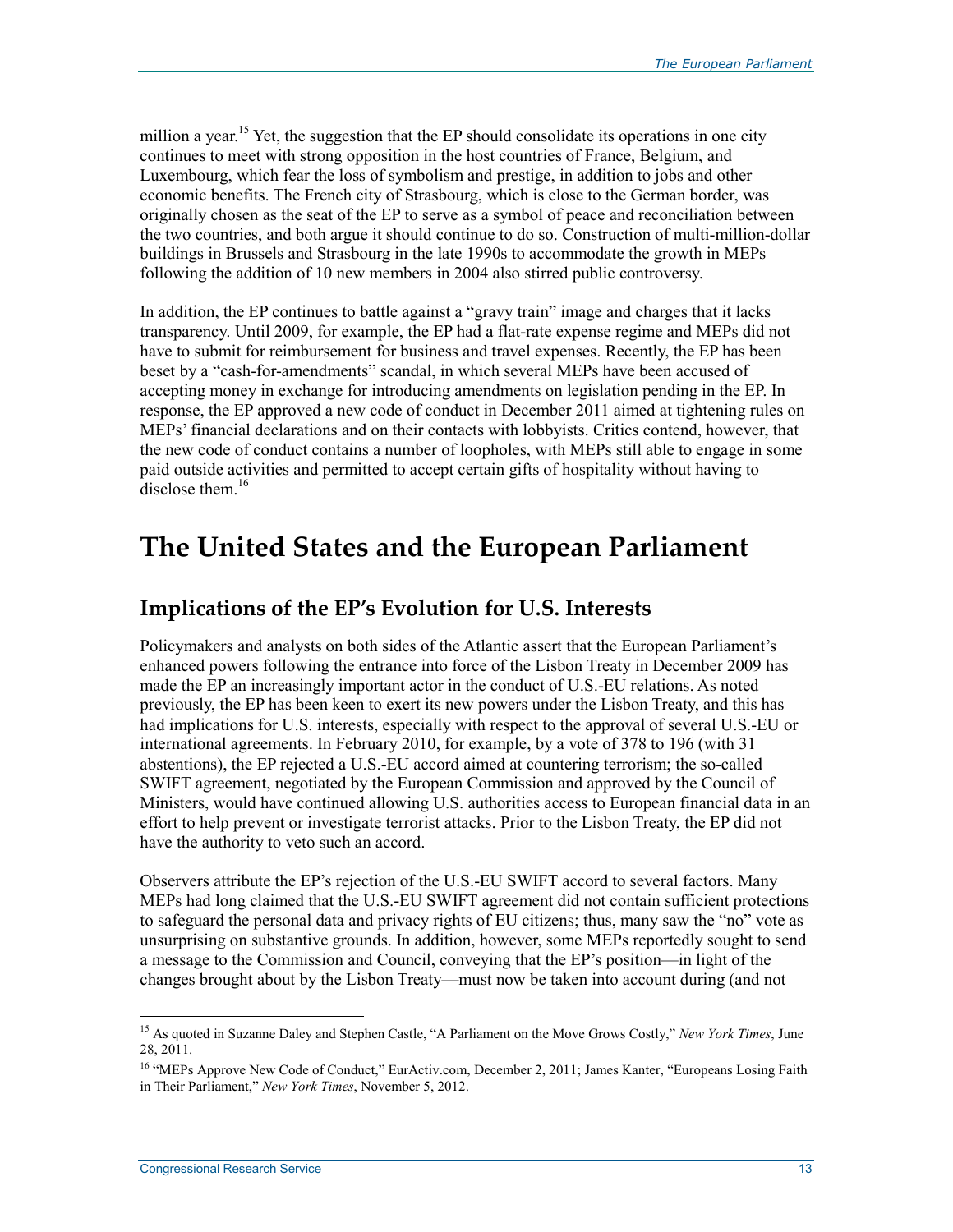after) the negotiation of international agreements or the drafting of new legislative proposals. Although the EP eventually approved a revised U.S.-EU SWIFT agreement in July 2010, it did so only after several EP demands related to strengthening data privacy protections were agreed to by the United States, the European Commission, and the Council of Ministers.

Some experts also worried that another U.S.-EU anti-terrorism measure related to sharing Passenger Name Record (PNR) flight data might be rejected by the EP. Since 2004, the United States and the EU had concluded several agreements permitting airlines operating flights between Europe and the United States to provide U.S. counterterrorism and law enforcement authorities with PNR data. These PNR accords were controversial in Europe, and especially in the EP, because of privacy and data protection concerns. Until the Lisbon Treaty, however, the EP did not have a role in approving these accords.

After the Lisbon Treaty, it became evident that a PNR agreement dating from 2007, which had been provisionally in force, required EP approval (by majority vote) in order for it to remain in force. In December 2010, the Obama Administration agreed to renegotiate some elements of the 2007 PNR accord, largely in recognition of the fact that the EP was unlikely to approve the existing 2007 agreement. U.S.-EU negotiations on a revised PNR accord were concluded in November 2011. After some contentious debates, the EP approved the revised U.S.-EU PNR agreement in April 2012 (by a vote of 409 to 226, with 33 abstentions). U.S. officials assert that while the new PNR agreement includes several innovations aimed at meeting EP concerns and better safeguarding passengers' personal information, it also preserves and in some cases improves the accord's operational effectiveness.

EP concerns about data privacy have been heightened further in the wake of the June 2013 revelations of U.S. National Security Agency surveillance programs, press reports suggesting that U.S. intelligence agencies have monitored EU diplomatic offices, and subsequent allegations of other U.S. intelligence operations in Europe (including reported phone record collection efforts in France and Spain as well as the past monitoring of German Chancellor Angela Merkel's mobile phone). Consequently, many analysts worry that future U.S.-EU information-sharing agreements may not be able to secure the necessary EP approval. The U.S.-EU SWIFT accord will be up for renewal in 2015, and the PNR agreement in 2019. EP approval will also be required for any eventual U.S.-EU data privacy and protection agreement (DPPA), under negotiation since 2011; the DPPA is intended to bridge U.S.-EU differences in the application of privacy rights and make the negotiation of future data-sharing accords easier in the law enforcement context.<sup>17</sup>

In response to the NSA programs and other spying allegations, the EP established a special working group (within the EP's civil liberties committee) to conduct an in-depth investigation into U.S. surveillance activities (as well as similar, related activities by EU member states) and their implications for the privacy rights of EU citizens. In early January 2014, the EP's civil liberties committee released the draft report on its investigation. The draft report was deeply critical of the NSA's alleged mass surveillance programs, as well as those purportedly carried out by the UK's signals intelligence agency, and asserted that such mass surveillance activities could have potentially severe implications on fundamental freedoms. Among a long list of recommendations, the draft report: called on the United States to revise its legislation to recognize the privacy rights of EU citizens and to provide judicial redress; urged the European

<sup>&</sup>lt;sup>17</sup> "For more information on the SWIFT and PNR accords, and on the DPPA negotiations, see CRS Report RS22030, *U.S.-EU Cooperation Against Terrorism*, by Kristin Archick.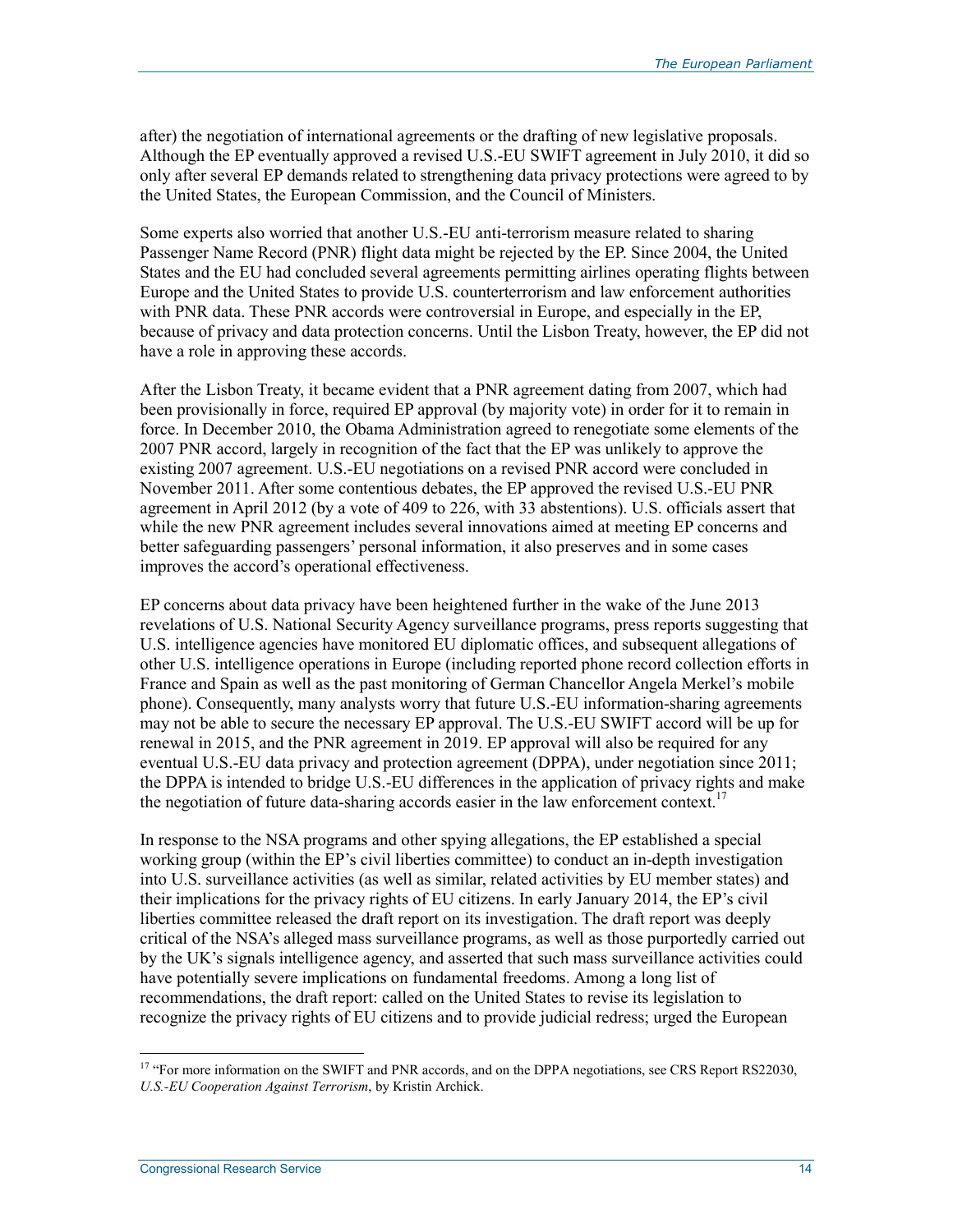Commission to suspend the U.S.-EU SWIFT agreement; and called for EU institutions to improve their information security practices. The civil liberties committee is expected to vote on whether to approve the draft report in February; the full EP will likely take it up in March.<sup>18</sup>

The alleged surveillance activities have also led some MEPs to demand that EU data protection reforms, which have been under discussion in the EP since January 2012, include even stronger safeguards than those initially proposed for personal data transferred outside of the EU. Many U.S. officials are concerned that such changes to EU data protection rules could be overly burdensome for U.S. businesses, especially those in the digital and telecommunications industries, and could also call into question existing bilateral agreements governing the processing and sharing of personal data between U.S. law enforcement authorities and their counterparts in EU member states.<sup>19</sup>

Meanwhile, a key U.S.-EU-led effort to protect intellectual property rights (IPR), especially as they apply in the digital environment, has been complicated by the EP. In July 2012, the EP rejected the Anti-Counterfeiting Trade Agreement (ACTA), by a vote of 478 to 39, with 168 abstentions. ACTA was negotiated over the course of three years by the United States, the EU, and several other countries to strengthen IPR protection and enforcement measures worldwide. MEPs opposed to ACTA cited concerns that it was too vague and could jeopardize civil liberties, including Internet free speech. The EP's rejection of ACTA prevents the EU and its member states from joining the agreement in its current form, and the accord's future prospects are unclear.<sup>20</sup>

In addition, EP approval will ultimately be required to allow a future U.S.-EU accord on a Transatlantic Trade and Investment Partnership (TTIP) to enter into force. The EP has strongly supported the TTIP concept as a way to boost economic growth and stimulate job creation on both sides of the Atlantic. Following the revelations of the NSA surveillance programs, however, MEPs have cautioned European Commission officials to ensure that EU data protection standards are not undermined by any potential measures agreed to as part of TTIP, such as those governing transatlantic trade in services delivered over the Internet. U.S.-EU negotiations on TTIP were launched in July  $2013.<sup>21</sup>$ 

### **Congress-Parliament Relations**

Ties between the European Parliament and the U.S. Congress date back to 1972, when a U.S. congressional delegation first visited the EP in Brussels and Luxembourg. Since then, with a few exceptions, congressional-EP exchanges have taken place twice a year, and have provided the opportunity for sustained dialogue. The U.S. Congress-EP exchange is the oldest and widely considered the most prestigious of the EP's interparliamentary dialogues.

<sup>&</sup>lt;sup>18</sup> For more information, see the European Parliament, Committee on Civil Liberties, Justice and Home Affairs, Draft Report on the U.S. NSA Surveillance Programme, Surveillance Bodies in Various Member States and their Impact on EU Citizens' Fundamental Rights and on Transatlantic Cooperation in Justice and Home Affairs, January 8, 2014.

<sup>19</sup> James Fontanella-Khan, "MEPs Call for Clause to Limit American Internet Snooping," *Financial Times*, June 19, 2013; Michael Birnbaum, "EU Fury on Allegations of U.S. Spying," *Washington Post*, June 30, 2013.

<sup>20</sup> For more information, see CRS Report R41107, *The Proposed Anti-Counterfeiting Trade Agreement: Background and Key Issues*, by Shayerah Ilias Akhtar.

<sup>21</sup> For more information on TTIP, see CRS Report R43158, *Proposed Transatlantic Trade and Investment Partnership (TTIP): In Brief*, by Shayerah Ilias Akhtar and Vivian C. Jones.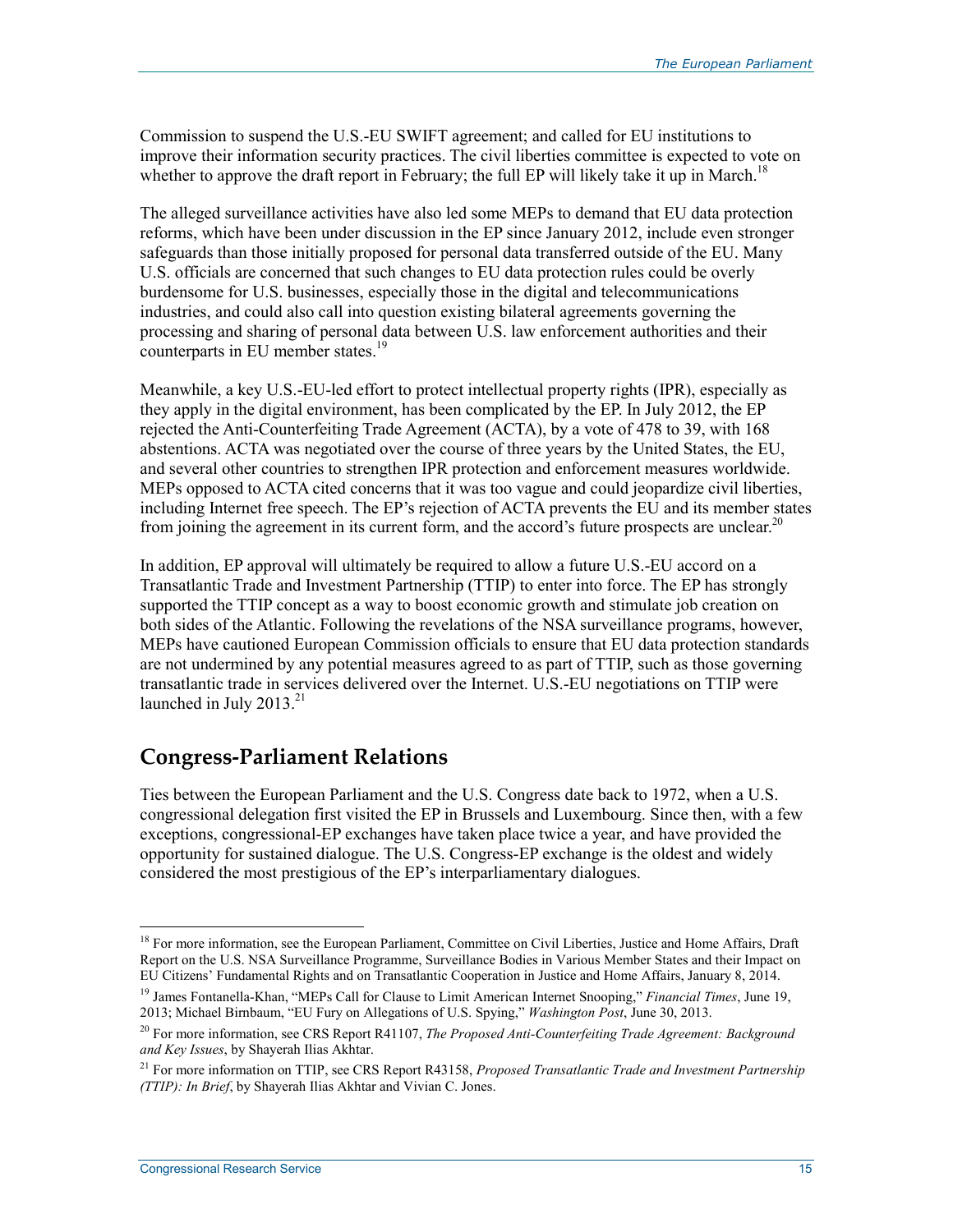In 1999, the EP and the U.S. Congress launched the Transatlantic Legislators' Dialogue (TLD) as their official response to the U.S.-EU commitment in the 1995 New Transatlantic Agenda to enhance parliamentary ties between the EU and the United States. With the TLD, the two sides have committed to regular meetings twice a year to discuss a wide range of topical political and economic issues. In the EP, the TLD is led by a chairman and EP participants in the semi-annual TLD meetings are drawn from the EP's Delegation for Relations with the United States. In Congress, the TLD is headed by a chair and vice-chair and U.S. participants are from the House only. The most recent TLD meeting took place May 31-June 1, 2013 in Dublin, Ireland (the venue for the TLD usually alternates between the United States and Europe). However, some U.S. analysts observe that the TLD remains relatively obscure in Congress, with ambiguity regarding which Members actually belong, and no role given to the U.S. Senate.

Many MEPs would like to enhance cooperation with the U.S. Congress further. In March 2009, the EP adopted a resolution, which among other measures, asserted that the U.S. Congress and the EP should promote closer ties between legislative committees and should create a reciprocal legislative "early-warning" system to identify potential legislative activities that could affect relations between the United States and the EU. In January 2010, the EP established a liaison office with the U.S. Congress in Washington, DC; EP staffers deployed as part of this office seek to keep the EP better informed of legislative activity in the U.S. House and Senate by attending hearings, following legislation, and establishing working relationships with Members of Congress, committees, and their staffs. $^{22}$ 

Especially in light of the EP's new powers as a result of the Lisbon Treaty, some U.S. officials and analysts suggest that it is in U.S. interests for Congress to forge stronger ties with the EP. Those of this view note that in the past, there have been instances in which legislation passed by either Congress or the EU has contributed to U.S.-EU tensions. In 2002, for example, U.S.-EU frictions surfaced over the Sarbanes-Oxley Act to reform corporate accounting practices; EU officials claimed that the U.S. legislation did not take into account differences in European corporate governance and financing mechanisms. More recently, U.S. officials and many Members of Congress have strongly objected to the inclusion of aviation in the EU's Emissions Trading System (ETS) and oppose its application to U.S. air carriers. Some experts assert that tensions over such issues could have perhaps been avoided—or at least reduced—if both sides' legislative bodies had consulted more ahead of time.

On the other hand, skeptics doubt the need to establish a closer relationship between Congress and the EP. They assert that structural and procedural differences could make effective legislative coordination difficult, and that there are some issues in which the EP may have a legislative say, but Congress does not, and vice-versa. For example, the EP had to give its consent to the U.S.-EU agreements on SWIFT and PNR, but these accords were not subject to equivalent congressional approval because they were negotiated by the United States as executive agreements under existing U.S. law. Others maintain, however, that even in matters in which only one side has a direct legislative role, closer ties and personal relationships between Members of Congress and their counterparts in the EP could help sway the debate and perhaps produce more favorable outcomes. Some believe that the proposed Transatlantic Trade and Investment Partnership, as well as data privacy issues, may help to heighten Congress-EP engagement in the years ahead.<sup>23</sup>

 $22$  European Parliament resolution A6-0114/2009, adopted March 26, 2009.

<sup>23</sup> For more information, see CRS Report R41552, *The U.S. Congress and the European Parliament: Evolving Transatlantic Legislative Cooperation*, by Kristin Archick and Vincent L. Morelli.